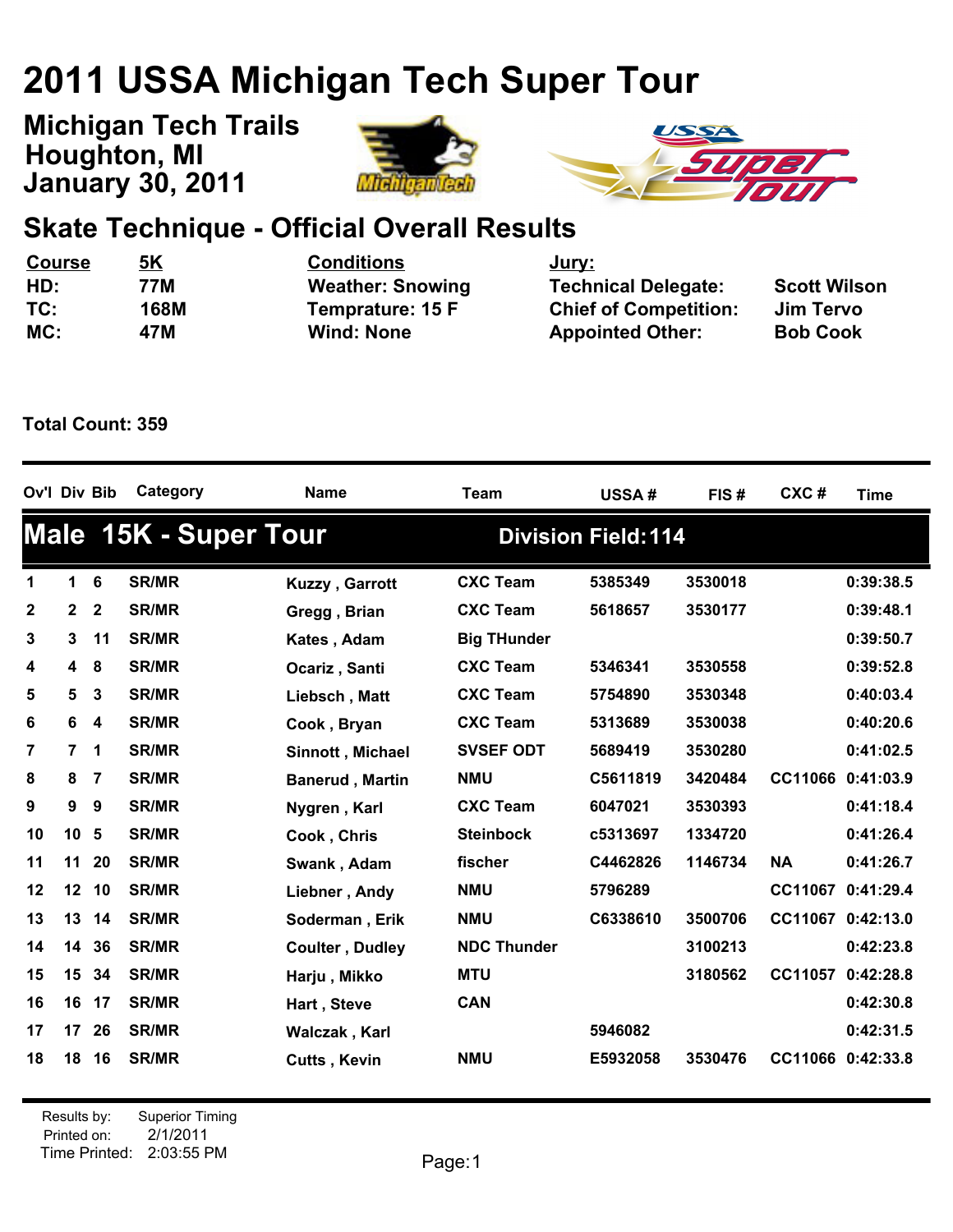| 19<br>20<br>21<br>22<br>23<br>24 | 19<br>20        | 13     | <b>SR/MR</b>     |                         |                           |                   |         |                   |           |
|----------------------------------|-----------------|--------|------------------|-------------------------|---------------------------|-------------------|---------|-------------------|-----------|
|                                  |                 |        |                  | <b>Wolcott, Eric</b>    | <b>CXC Team</b>           | E6157945          |         |                   | 0:42:34.3 |
|                                  |                 | 19     | <b>SR/MR</b>     | Manske, Waylon          | <b>CSS</b>                | C5807409          |         | CC11036 0:42:41.5 |           |
|                                  | $\mathbf 1$     | 23     | <b>OJ</b>        | Hecker, Jeremy          | <b>CSS</b>                | C6126346          | 3530564 | CM11034 0:43:18.7 |           |
|                                  | 21              | 24     | <b>SR/MR</b>     | Dugan, Matt             | <b>MTU</b>                | 6247015           |         | CC11056 0:43:25.3 |           |
|                                  | $\mathbf 1$     | 50     | J <sub>1</sub>   | bolger, Kevin           | <b>Nordicwerks</b>        | 6257581           |         | 11074             | 0:43:26.9 |
|                                  | $\mathbf{2}$    | 67     | J1               | <b>Bratrud, Kyle</b>    | Minnesota Valley C6343854 |                   |         | MW11016 0:43:28.8 |           |
| 25                               | $\mathbf{2}$    | 38     | <b>OJ</b>        | Gurney, Edward          | <b>UWGB</b>               | 6257531           |         | CC11075 0:43:31.9 |           |
| 26                               | 3               | 76     | J <sub>1</sub>   | Marshall, Kyle          | Minneapolis Ski           | 6311476           |         | MW11051 0:43:32.4 |           |
| 27                               | 4               | 49     | J <sub>1</sub>   | Martin, Adam            | <b>Wausau Nordic</b>      | C6313249          |         | MW11090 0:43:32.9 |           |
| 28                               | 22              | 12     | <b>SR/MR</b>     | <b>Bowler, Chris</b>    | <b>NMU</b>                | C6100192          | 3530538 | CC11066 0:43:47.3 |           |
| 29                               | 5               | 45     | J <sub>1</sub>   | <b>Nichols, Matthew</b> | <b>CXC</b>                | 6313697           |         | MW11011 0:43:58.1 |           |
| 30                               | 23              | 52     | <b>SR/MR</b>     | Maki, Nick              | <b>UWGB</b>               | 5624382           |         | CC11076 0:43:58.8 |           |
| 31                               | 3               | 54     | <b>OJ</b>        | Wong, Matt              | <b>MTU</b>                | 6247860           |         | CM11060 0:43:59.5 |           |
| 32                               | 24              | 48     | <b>SR/MR</b>     | Brennan, Mac            |                           | 5946652           |         |                   | 0:44:08.6 |
| 33                               | 25              |        | <b>102 SR/MR</b> | Sundstrom, Jared        | <b>SJU</b>                |                   |         |                   | 0:44:11.0 |
| 34                               | 26              | 51     | <b>SR/MR</b>     | Cook, Jeff              | <b>UWGB</b>               | 6081632           |         | CC11075 0:44:25.4 |           |
| 35                               | 27              | 30     | <b>SR/MR</b>     | Gunka, Jimmy            | <b>NDC Thunder</b>        |                   | 3100201 |                   | 0:44:32.6 |
| 36                               | 4               | 60     | <b>OJ</b>        | Dunfee, Kelin           | <b>CSS</b>                | C6278900          |         | CM11034 0:44:37.3 |           |
| 37                               | 28              | 39     | <b>SR/MR</b>     | Sandvik, Sondre         | <b>MTU</b>                | X6368401æ 3421436 |         | CC11058 0:44:39.0 |           |
| 38                               | 29              | 22     | <b>SR/MR</b>     | Bacso, Mason            | <b>CSS</b>                | C6188973          |         | CC11033 0:44:40.5 |           |
| 39                               | 30              | 57     | <b>SR/MR</b>     | Nistler, Matt           | unattached                | 6163810           |         | CC11076 0:44:48.4 |           |
| 40                               | 31              | 46     | <b>SR/MR</b>     | Lennie, Leif            | <b>NDC Thunder</b>        |                   | 3100195 |                   | 0:44:51.6 |
| 41                               | 5               | 33     | <b>OJ</b>        | Hugus, Benjamin         | none                      | 6154686           | 3530593 | CG11066 0:44:55.2 |           |
| 42                               | 32 44           |        | <b>SR/MR</b>     | Singleton, Colin        | <b>MTU</b>                | C5325709          | 3530595 | CC11058 0:45:03.1 |           |
| 43                               | 33 <sub>o</sub> | 41     | <b>SR/MR</b>     | Keller, Andrew          | <b>MTU</b>                | M6098438          |         | CC11057 0:45:03.6 |           |
| 44                               | 6               | 28     | OJ               | Bacso, Kasey            | <b>CSS</b>                | C6181143          | 3530644 | CM11033 0:45:08.7 |           |
| 45                               | 6               | 74     | J <sub>1</sub>   | <b>Rupert, Erik</b>     |                           | C6353034          |         | MW11079 0:45:09.2 |           |
| 46                               | 34 65           |        | <b>SR/MR</b>     | Fredrickson, Kyle       | <b>UWGB</b>               | 5379367           |         | CC11075 0:45:16.8 |           |
| 47                               | 35 <sub>o</sub> | 31     | <b>SR/MR</b>     | Puiras, Timo            | <b>REX WAX -</b>          |                   | 3100008 |                   | 0:45:21.3 |
| 48                               | 36 27           |        | <b>SR/MR</b>     | Gesior, Luke            | <b>MTU</b>                | M6220431          |         | CC11057 0:45:21.6 |           |
| 49                               | 37              | 40     | <b>SR/MR</b>     | Ellefson, Lars          | <b>DNSC/Salomon</b>       | 6169981           |         |                   | 0:45:28.2 |
| 50                               | $\mathbf{7}$    | 108 J1 |                  | Mehrhof, Calvin         | msc                       | C6372112          |         | mw11064 0:45:30.6 |           |
| 51                               | 7               | 56     | OJ               | <b>Nyquist, Anders</b>  | <b>Dreadlock</b>          | A6066062          |         | CM11075 0:45:38.4 |           |
| 52                               | 8               | 37     | OJ               | Johanik, Scott          | <b>CSS</b>                | C6156061          |         | CM11012 0:45:38.8 |           |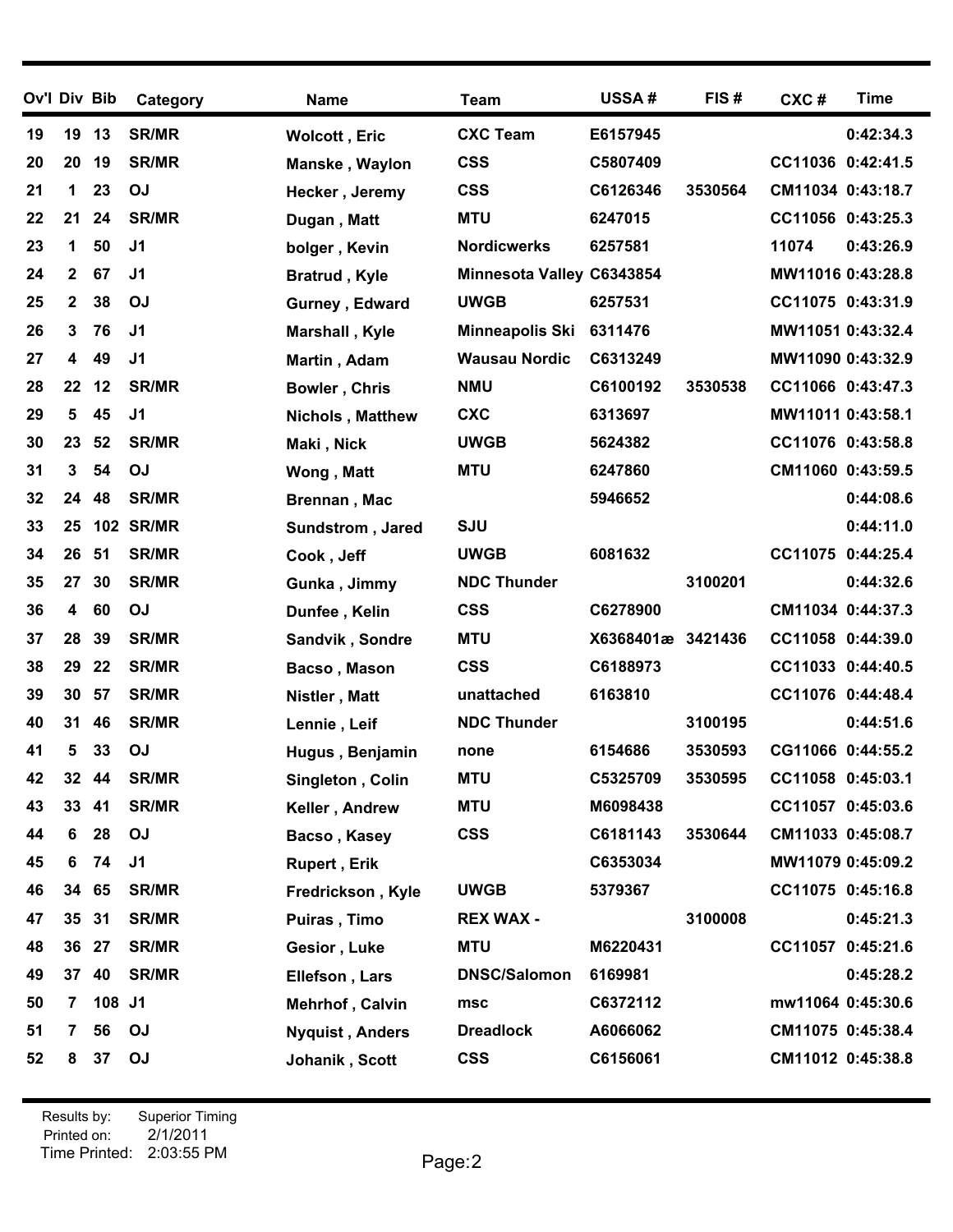| Ov'l Div Bib |                 |           | Category       | <b>Name</b>                 | <b>Team</b>              | <b>USSA#</b> | FIS#    | CXC#              | <b>Time</b>       |
|--------------|-----------------|-----------|----------------|-----------------------------|--------------------------|--------------|---------|-------------------|-------------------|
| 53           | 38              | 29        | <b>SR/MR</b>   | Cook, Tim                   | <b>Steinbock</b>         | 6028450      | 3530539 |                   | 0:45:42.0         |
| 54           | 39              | 32        | <b>SR/MR</b>   | Sullivan, Scott             | <b>NDC Thunder</b>       |              | 3100131 |                   | 0:45:42.9         |
| 55           | 40              | 73        | <b>SR/MR</b>   | <b>McFadden, Tom</b>        | <b>NMU</b>               | C5405311     | 3530571 | CC11066 0:45:44.3 |                   |
| 56           | 9               | 58        | <b>OJ</b>      | Noren, Ben                  | GCC                      | 6236585      |         | CG11059 0:45:45.6 |                   |
| 57           | 8               | 103       | J <sub>1</sub> | Elfstrom, Sam               | Sisu/MSC                 |              |         | MW11060 0:45:50.8 |                   |
| 58           | 41              | 25        | <b>SR/MR</b>   | watt, andre                 |                          | 5351903      |         |                   | 0:45:57.8         |
| 59           | 9               | 116 J1    |                | <b>Richards, Jake</b>       | <b>Maplelag Resort</b>   |              |         | MW11056 0:46:00.3 |                   |
| 60           | 10              | 72        | J <sub>1</sub> | Holmes, Sam                 | <b>ME/V/EG</b>           | 6346535      |         | MW11048 0:46:05.1 |                   |
| 61           | 11              | 64        | J <sub>1</sub> | Kunik, Lewis                | Minnesota Valley 6312813 |              |         | MW11012 0:46:27.0 |                   |
| 62           | 42              | 71        | <b>SR/MR</b>   | Gromatka, Steve             | <b>UWGB</b>              | 6171615      |         | CC11076 0:46:31.3 |                   |
| 63           | 43              | 66        | <b>SR/MR</b>   | Choudoir, Paul              | <b>UWGB</b>              | 6272135      |         | CC11076 0:46:37.6 |                   |
| 64           | 10              | 80        | <b>OJ</b>      | Harrer, Corky               | <b>Go Training</b>       | 6331071      |         | MW11030 0:46:40.7 |                   |
| 65           | 11              | 101 OJ    |                | Witschen, Kellen            | <b>SJU</b>               | C6331549     |         |                   | 0:46:44.7         |
| 66           | 44              | 53        | <b>SR/MR</b>   | <b>Hupperts, Stefan</b>     | <b>CSS</b>               | C6186944     |         | CC11034 0:46:47.4 |                   |
| 67           |                 | 12 62     | J <sub>1</sub> | Jackson, Joe                | CXC/NordicWerk C6241441  |              |         | MW11062 0:46:54.2 |                   |
| 68           | 12 <sup>1</sup> | 114 OJ    |                | <b>Nichols, Christopher</b> | <b>Wausau Nordic</b>     |              |         | MW11064 0:46:56.4 |                   |
| 69           | 13              | 89        | <b>OJ</b>      | Engel, Nathan               | SJU                      |              |         |                   | 0:47:09.2         |
| 70           | 45              | 35        | <b>SR/MR</b>   | Joda, Andrew                | <b>MTU Alumni</b>        | C6022065     | 3530552 | CC11057 0:47:12.6 |                   |
| 71           | 14              | 104 OJ    |                | Coozennoy, Steven           | <b>University of MN</b>  |              |         | MW11078 0:47:22.1 |                   |
| 72           | 15              | 106 OJ    |                | Ohman, Benjamin             |                          | N6285214     |         |                   | 0:47:29.7         |
| 73           | 13              | 77        | J <sub>1</sub> | Nadler, Andrew              | <b>CXC Jr Devo</b>       | 6278218      | 3530607 | MW11006 0:47:30.1 |                   |
| 74           | 16              | 55        | <b>OJ</b>      | Wagner, Zach                | <b>Gustavus</b>          | 5884424      |         |                   | 0:47:45.9         |
| 75           | 14              | 69        | J <sub>1</sub> | <b>Anschutz, Phillip</b>    | <b>CXC JR Devo</b>       | 6307796      |         | MW11011 0:48:01.1 |                   |
| 76           | 46              | 61        | <b>SR/MR</b>   | leach, kirk                 | <b>Go! Training</b>      | c6165294     |         |                   | 0:48:07.4         |
| 77           | 17              | 70        | <b>OJ</b>      | <b>Williams, Ross</b>       | <b>Traverse City</b>     | 6099576      |         | GL11043 0:48:26.8 |                   |
| 78           |                 | 18 112 OJ |                | <b>Ramstad Skoyles,</b>     |                          |              |         |                   | J92QV87 0:48:28.0 |
| 79           |                 | 19 113 OJ |                | Evenson, Ethan              | <b>SJU</b>               | 6365964      |         |                   | 0:48:28.2         |
| 80           |                 | 20 85     | OJ             | Wenzel, Steven J            |                          | 6335009      |         |                   | CM11039 0:48:33.4 |
| 81           | 21              | 63        | <b>OJ</b>      | Schurke, Peter              |                          | 6329799      |         |                   | 0:48:39.8         |
| 82           |                 | 22 98     | OJ             | Hugus, Mark                 | <b>Knicker Nordic</b>    |              |         |                   | MW11038 0:49:15.6 |
| 83           |                 | 23 107 OJ |                | Ward, Charlie               | SJU                      | C6325121     |         |                   | 0:49:35.4         |
| 84           |                 | 15 100 J1 |                | Anderson, Soren             | <b>IWSC</b>              |              |         |                   | 0:49:43.5         |
| 85           | 16 81           |           | J <sub>1</sub> | Gilbertson, Jonathan CANSKI |                          | C6265572     |         | MW10011 0:49:47.9 |                   |
| 86           |                 | 47 86     | <b>SR/MR</b>   | Pendziwol, Colin            | <b>Big Thunder</b>       |              | 3100257 |                   | 0:49:54.7         |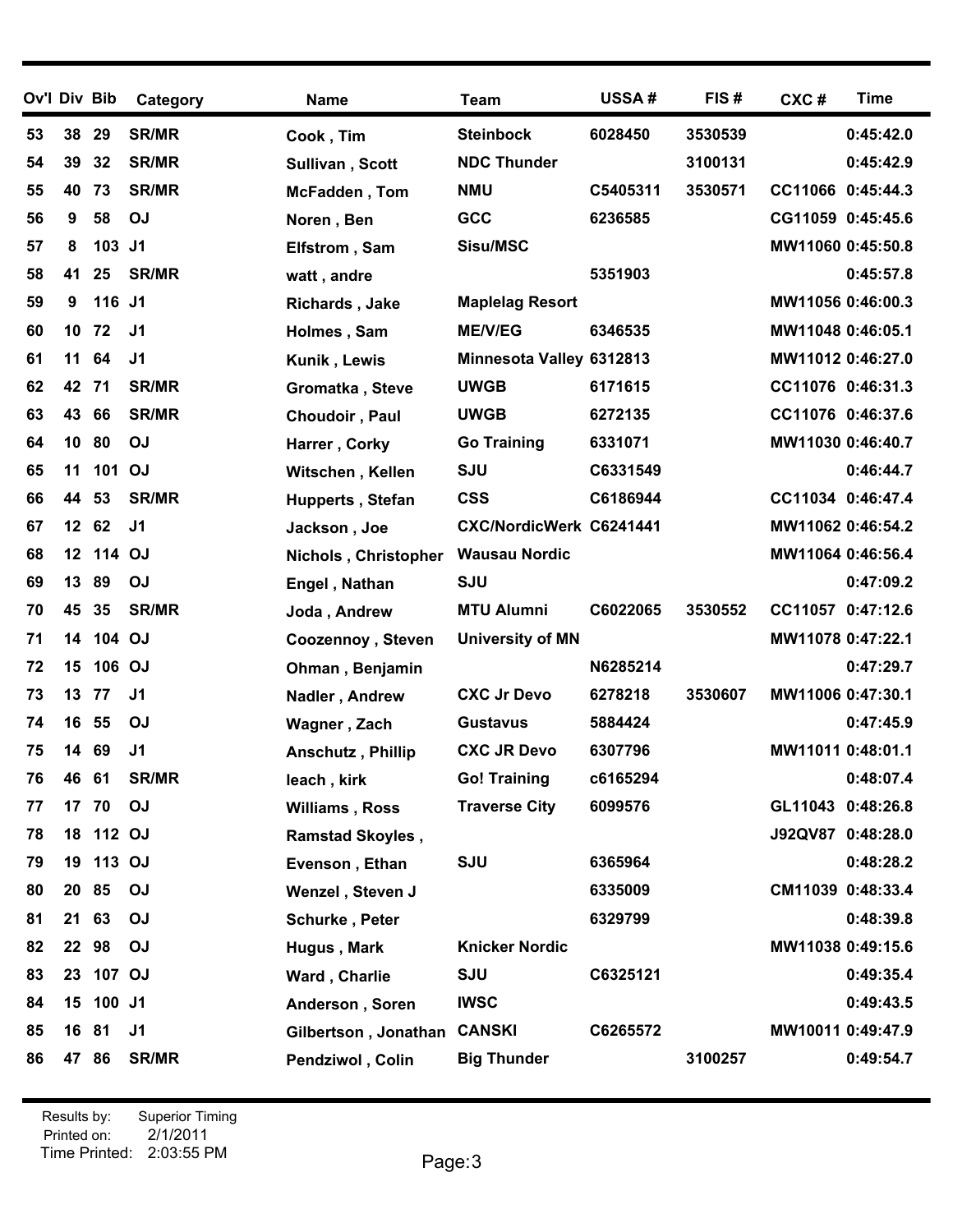| Ov'l Div Bib |    |           | Category         | <b>Name</b>             | <b>Team</b>             | <b>USSA#</b>  | FIS#    | CXC#               | Time       |
|--------------|----|-----------|------------------|-------------------------|-------------------------|---------------|---------|--------------------|------------|
| 87           |    | 17 105 J1 |                  | Parr, Jon               | <b>F.A.S.T.</b>         | C6302056      |         | MW11007 0:50:07.1  |            |
| 88           | 24 | 79        | <b>OJ</b>        | Gilsvik, Leif           | GCC                     | 6347555       |         | CG11059 0:50:09.7  |            |
| 89           | 25 | 78        | <b>OJ</b>        | Scott, Cody             | <b>Sisu Nordic Ski</b>  | 6328720       |         | MW11048 0:50:10.0  |            |
| 90           | 48 | 75        | <b>SR/MR</b>     | Clark, Wayne            | <b>UWGB</b>             | 6137616       |         | CC11076 0:50:42.0  |            |
| 91           | 26 | 83        | <b>OJ</b>        | Joda, David             | <b>PEAK</b>             | 6339953       |         | MW11010 0:51:01.3  |            |
| 92           | 18 | 88        | J <sub>1</sub>   | Toczydlowski, Alan      | <b>Copper Counrty</b>   | C6293131      |         | GL11085 0:51:01.5  |            |
| 93           | 19 | 87        | J <sub>1</sub>   | Wagner, Eric            | Superiorland/MS 6314963 |               |         | GL11045 0:51:05.1  |            |
| 94           | 49 |           | <b>111 SR/MR</b> | Johnson, Adam           | <b>SJU</b>              |               |         |                    | 0:51:56.9  |
| 95           | 27 | 115 OJ    |                  | Lundmark, Per           | <b>SJU</b>              |               |         |                    | 0:53:26.9  |
| 96           | 20 | 94        | J <sub>1</sub>   | Dau, Paul               | <b>Wausau Nordic</b>    |               |         | MW11038 0:53:43.0  |            |
| 97           | 28 | 96        | <b>OJ</b>        | Baic, Brendan           | Lake Michigan           |               |         | pending            | 0:54:13.0  |
| 98           | 21 | 92        | J <sub>1</sub>   | <b>Twohey, Andrew</b>   | <b>Marquette Senior</b> |               |         | GL11063 0:55:25.2  |            |
| 99           | 29 | 90        | <b>OJ</b>        | Mueller, Paul           |                         |               |         | GL11133 0:56:38.0  |            |
| 100          | 50 | 93        | <b>SR/MR</b>     | Lesch, Ryan             | <b>SJU</b>              |               |         |                    | 0:57:36.9  |
| 101          | 30 | 95        | <b>OJ</b>        | Kolesar, Sam            | GCC                     |               |         | CC11059 0:57:39.7  |            |
| 102 31       |    | 110 OJ    |                  | Weber, Kyle             | GCC                     |               |         | CC11059 0:58:38.3  |            |
| 103          |    | 22 109 J1 |                  | Pieper, Ben             |                         |               |         |                    | 0:58:44.3  |
| 104 32       |    | 91        | <b>OJ</b>        | <b>Wattenhofer, Dan</b> | <b>SJU</b>              |               |         |                    | 1:00:54.9  |
|              |    | 43        | <b>SR/MR</b>     | <b>Sjulstad, Petter</b> | <b>MTU</b>              | <b>NORWAY</b> | 3420808 | <b>CC11058 DNF</b> |            |
|              |    | 15        | <b>SR/MR</b>     | <b>Brabbit, Jens</b>    | <b>Gustavus</b>         | 5896162       |         |                    | <b>DNS</b> |
|              |    | 18        | <b>SR/MR</b>     | Hamilton, Chris         | <b>NDC Thunder</b>      |               | 3100186 |                    | <b>DNS</b> |
|              |    | 21        | <b>SR/MR</b>     | Smith, Jesse            | <b>MTU</b>              | G6039820      | 3530543 | <b>CC11058 DNS</b> |            |
|              |    | 42        | J <sub>1</sub>   | Parr, Chris             | <b>CXC/Minnesota</b>    | C6236235      |         | <b>MW11007 DNS</b> |            |
|              |    | 47        | OJ               | Wessling, John          | <b>Unattatched</b>      | C6257773      |         | <b>CM11037 DNS</b> |            |
|              |    | 59        | <b>SR/MR</b>     | Morgan, Jacob           | <b>CSS</b>              | 6182984       |         | <b>CC11036 DNS</b> |            |
|              |    | 68        | J <sub>1</sub>   | Slater, Eric            | <b>Minneapolis Ski</b>  | 5533328       | 3530638 | <b>MW11047 DNS</b> |            |
|              |    | 82        | <b>SR/MR</b>     | Peterson, Abe           | <b>MTU</b>              | 6280207       |         | <b>CC11058 DNS</b> |            |
|              |    | 84        | <b>SR/MR</b>     | Freitag, Julain         | <b>Big Thunder</b>      |               | 3100265 |                    | <b>DNS</b> |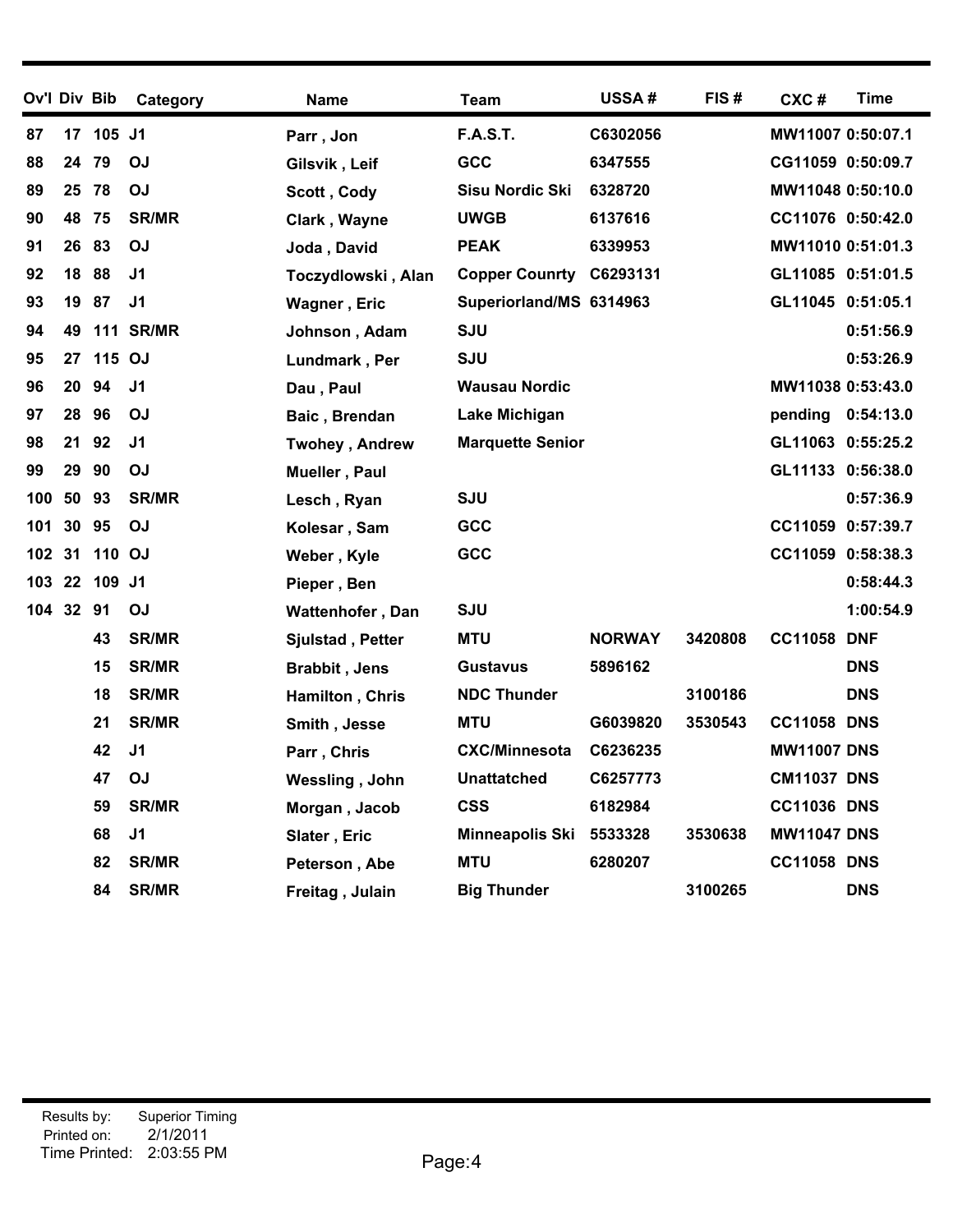| Ov'l Div Bib |              |           | Category                       | <b>Name</b>               | <b>Team</b>         | USSA#                     | FIS#    | CXC#              | <b>Time</b> |
|--------------|--------------|-----------|--------------------------------|---------------------------|---------------------|---------------------------|---------|-------------------|-------------|
|              |              |           | <b>Female 10K - Super Tour</b> |                           |                     | <b>Division Field: 91</b> |         |                   |             |
| 1            | 1.           |           | <b>251 SR/MR</b>               | Compton, Caitlin          | <b>CXC Team</b>     | 5188735                   | 3535021 |                   | 0:31:38.6   |
| $\mathbf{2}$ | 2            |           | <b>252 SR/MR</b>               | Stuber, Maria             | <b>CXC Team</b>     | 5729777                   | 3535184 |                   | 0:32:50.7   |
| 3            | 3.           |           | <b>255 SR/MR</b>               | Freeman, Carolyn          | <b>UWGB</b>         | 6168470                   |         | CC11076 0:33:38.5 |             |
| 4            | 4            |           | 253 SR/MR                      | Turman, Christina         | <b>NMU</b>          | A5927553                  | 3535309 | CC11066 0:33:43.7 |             |
| 5            | 1.           | 254 OJ    |                                | Markvardsen, Monica       | <b>NMU</b>          | 16064422                  | 3535398 | CG11067 0:33:47.3 |             |
| 6            | 5            |           | <b>268 SR/MR</b>               | Lee, Andrea               | <b>NDC Thunder</b>  |                           | 3105143 |                   | 0:33:54.9   |
| 7            | $\mathbf{2}$ | 269 OJ    |                                | Frankowski, Rosie         |                     | 6257369                   | 3535448 | CG11067 0:33:56.8 |             |
| 8            | 3            | 259 OJ    |                                | Duijndam, Lynn            | <b>MTU</b>          | 6153506                   |         | CM11060 0:33:59.5 |             |
| 9            | 4            | 261 OJ    |                                | Simak, Elizabeth          | <b>SCSU</b>         | 5608658                   |         | CM11043 0:34:03.3 |             |
| 10           | 6            |           | <b>256 SR/MR</b>               | Soderman, Marie           | <b>NMU</b>          | C6173074                  | 3505232 | CC11066 0:34:07.7 |             |
| 11           | 7            |           | <b>277 SR/MR</b>               | <b>Monahan, Kristen</b>   | <b>MTU</b>          | C6102321                  |         | CC11058 0:34:28.0 |             |
| 12           | 8            |           | <b>258 SR/MR</b>               | Fjeldheim, Ingrid         | <b>NMU</b>          | C5864434                  |         | CC11066 0:34:29.0 |             |
| 13           | 9            |           | <b>270 SR/MR</b>               | Curry, Julia              | <b>CSS</b>          | C6223006                  |         | CC11034 0:34:41.0 |             |
| 14           | 5            | 264 OJ    |                                | Ross, Jordyn              | <b>NMU</b>          | 6328421                   | 3535509 | CG11067 0:34:46.8 |             |
| 15           | 6            | 262 OJ    |                                | Ellis, Libby              | <b>NMU</b>          | C6097950                  | 3535446 | CC11047 0:34:59.0 |             |
| 16           |              |           | 10 274 SR/MR                   | Eriksson, Malin           | <b>MTU</b>          | X5861299                  | 3505551 | CC11056 0:35:03.8 |             |
| 17           | $\mathbf{7}$ | 273 OJ    |                                | Irwin, Deedra             |                     | C6289715                  |         | CM11012 0:35:05.5 |             |
| 18           | 11           |           | 332 SR/MR                      | Smith, Megan              | <b>CSB</b>          |                           |         |                   | 0:35:11.5   |
| 19           | 8            | 263 OJ    |                                | <b>Flanders, Alice</b>    | <b>MTU</b>          | 6235512                   |         | CM11060 0:35:14.0 |             |
| 20           | 9            | 278 OJ    |                                | Yovetich, Marissa         |                     | 6311506                   |         |                   | 0:35:14.6   |
| 21           |              | 10 265 OJ |                                | Daniels, Sarah            | <b>MTU</b>          | 6198683                   |         | CM11059 0:35:20.6 |             |
| 22           |              |           | 12 266 SR/MR                   | Hett, Erica               | <b>Gustavus</b>     | 6228550                   |         |                   | 0:35:21.5   |
| 23           |              | 11 312 OJ |                                | Harrison, Julia           | <b>Go!Training</b>  | C6344562                  |         | MW11047 0:35:21.9 |             |
| 24           |              | 1 276 J1  |                                | Amber, Nicolette          | <b>CXC</b>          | 5919063                   |         | MW11011 0:35:24.3 |             |
| 25           |              | 2 275 J1  |                                | <b>MARSHALL, ASHLEE</b>   | <b>KNICKER</b>      | 6257828                   |         | MW10013 0:35:32.9 |             |
| 26           |              | 3 280 J1  |                                | Peterson, Elizabeth       | <b>Nordicwerks</b>  | C6201909                  |         | MW11013 0:35:35.9 |             |
| 27           |              | 12 309 OJ |                                | Lund, Marian              | <b>Gustavus</b>     |                           |         | CM11081 0:35:38.5 |             |
| 28           |              | 4 272 J1  |                                | <b>Ellefson, Summer</b>   | <b>Go! Training</b> | 6204515                   |         | MW11013 0:35:46.1 |             |
| 29           |              |           | 13 257 SR/MR                   | <b>Magnusson, Eleanor</b> | <b>CSS</b>          | C6191142                  | 3535477 | CC11035 0:35:50.3 |             |
| 30           |              | 13 279 OJ |                                | Mason, Rachel             |                     | C6260361                  |         | CM11060 0:35:55.6 |             |
| 31           |              | 5 319 J1  |                                | Harvieux, Annie           | <b>Duluth East</b>  |                           |         | MW11078 0:36:02.0 |             |
| 32           |              | 14 290 OJ |                                | <b>Wightman, Joelle</b>   | <b>UWGB</b>         | 6289460                   |         | CC11077 0:36:04.3 |             |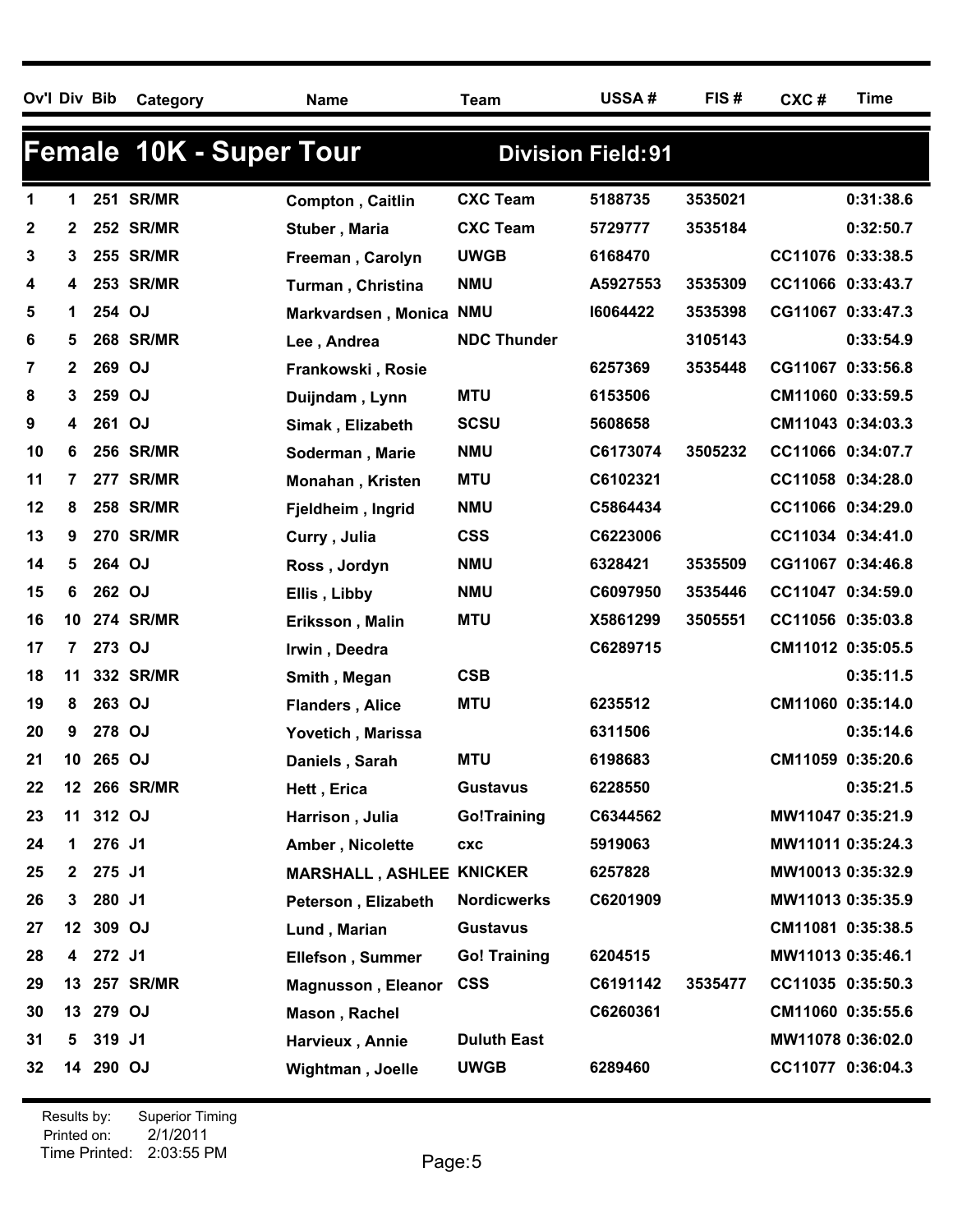| Ov'l Div Bib |    |           | Category         | <b>Name</b>              | <b>Team</b>           | <b>USSA#</b> | FIS#    | CXC#              | <b>Time</b> |
|--------------|----|-----------|------------------|--------------------------|-----------------------|--------------|---------|-------------------|-------------|
| 33           | 15 | 295 OJ    |                  | Guthrie, Hanne           | unattached            | C6327557     |         | CC11076 0:36:11.9 |             |
| 34           | 6  | 288 J1    |                  | <b>Tremblay, Chelsea</b> | <b>Hayward Nordic</b> | C6240988     |         | MW11013 0:36:14.2 |             |
| 35           | 14 |           | <b>271 SR/MR</b> | Mishica, Christina       | <b>MTU</b>            | C6065015     |         | CC11057 0:36:22.4 |             |
| 36           | 15 |           | <b>322 SR/MR</b> | LaFrance, Steph          | <b>UWGB</b>           |              |         | CC11077 0:36:25.8 |             |
| 37           | 16 |           | <b>310 SR/MR</b> | Wallis, Lindsay          | <b>CSS</b>            | C6099063     |         | CC11037 0:36:43.5 |             |
| 38           | 7  | 334       | J <sub>1</sub>   | <b>Reker, Nicolette</b>  | <b>SISU/MSC</b>       |              |         | MW11047 0:36:49.7 |             |
| 39           | 8  | 285 J1    |                  | Benton, Sarah            | <b>Go! Training</b>   | C6310887     |         | MW11011 0:36:54.3 |             |
| 40           | 16 | 313 OJ    |                  | Goodman, Caitlin         | <b>CSB</b>            | C6364252     |         |                   | 0:36:55.0   |
| 41           | 17 | 284 OJ    |                  | Sanborn, Hannah          | <b>SCSU</b>           | 6155766      |         | CM11043 0:36:58.1 |             |
| 42           | 9  | 305 J1    |                  | Gesior, Felicia          | <b>Peak Nordic</b>    |              |         | mw11009 0:36:59.5 |             |
| 43           | 17 |           | <b>327 SR/MR</b> | <b>Christina, Groulx</b> | <b>CSS</b>            |              | 3105132 | CC11064 0:37:08.1 |             |
| 44           | 18 |           | <b>296 SR/MR</b> | Lauritsen, Robyn         | <b>UWGB</b>           | 6291722      |         | CC11077 0:37:20.9 |             |
| 45           | 19 |           | <b>281 SR/MR</b> | <b>Whitham, Karmen</b>   | <b>NMU</b>            | E5389416     | 3535315 | CC11067 0:37:25.3 |             |
| 46           | 18 | 293 OJ    |                  | White, Krista            | unattached            | 6330457      |         | MW11013 0:37:30.9 |             |
| 47           | 20 |           | <b>283 SR/MR</b> | Beckman, Jenny           | <b>SCSU</b>           | 6164511      |         | CC11042 0:37:39.8 |             |
| 48           | 21 |           | 314 SR/MR        | Allen, Sarah             | <b>CSS</b>            |              |         | CC11033 0:38:04.6 |             |
| 49           | 22 |           | 303 SR/MR        | Haggarty, Moira          | <b>Big Thunder</b>    |              | 3105165 |                   | 0:38:18.0   |
| 50           | 19 | 335 OJ    |                  | <b>Burger, Molly</b>     | Open                  | C5720388     | 3535459 | CG11065 0:38:19.1 |             |
| 51           | 10 | 282 J1    |                  | gilbertson, nora         | sisu nordic           | C6267233     | 3535498 | mw11040 0:38:20.1 |             |
| 52           | 11 | 317 J1    |                  | Thobe, Cassie            | <b>Nordicwerks</b>    |              |         | <b>MW</b>         | 0:38:40.6   |
| 53           | 23 |           | <b>291 SR/MR</b> | Tinebra, Maria           | <b>UWGB</b>           | 6224943      |         | CC11077 0:38:43.6 |             |
| 54           | 24 |           | <b>328 SR/MR</b> | Seymour, Stephani        | <b>CSB</b>            |              |         |                   | 0:38:43.8   |
| 55           | 25 |           | <b>286 SR/MR</b> | <b>Vezendy, Diane</b>    | <b>SCSU</b>           | 5993563      |         | CC11043 0:38:47.8 |             |
| 56           |    | 12 307 J1 |                  | Humes, Emily             |                       |              |         |                   | 0:38:48.1   |
| 57           | 13 | 302 J1    |                  | Schroeter, Britta        | <b>Team Gogebic</b>   | C6289502     |         | GL11063 0:38:50.8 |             |
| 58           |    | 14 318 J1 |                  | <b>Burger, Katie</b>     | <b>Hayward High</b>   |              |         | <b>MW</b>         | 0:38:56.6   |
| 59           |    |           | 26 316 SR/MR     | <b>Featherly, Mariah</b> | <b>SCSU</b>           |              |         | CC11042 0:38:57.9 |             |
| 60           | 20 | 300 OJ    |                  | Carpenter, Kaila         |                       | 6327624      |         | CCM1107 0:38:58.2 |             |
| 61           | 15 | 339 J1    |                  | PERRY, JOCELYN           | <b>PEAK NORDIC</b>    |              |         | MW1101 0:39:14.8  |             |
| 62           | 27 |           | 331 SR/MR        | Peterson, Amy            | <b>SCSU</b>           |              |         | CC11043 0:39:17.7 |             |
| 63           | 21 | 325 OJ    |                  | <b>McDonald, Allison</b> |                       |              |         | mw11039 0:39:33.6 |             |
| 64           | 28 |           | 320 SR/MR        | Serratore, Mia           | <b>Big Thunder</b>    |              | 3105174 |                   | 0:39:43.5   |
| 65           | 16 | 324 J1    |                  | Herud, Ida               | <b>Copper Country</b> | 6353973      |         | GL11083 0:39:45.3 |             |
| 66           |    | 22 298 OJ |                  | Anderson, Amber          | <b>SCSU</b>           | 6323498      |         | CM11042 0:39:48.9 |             |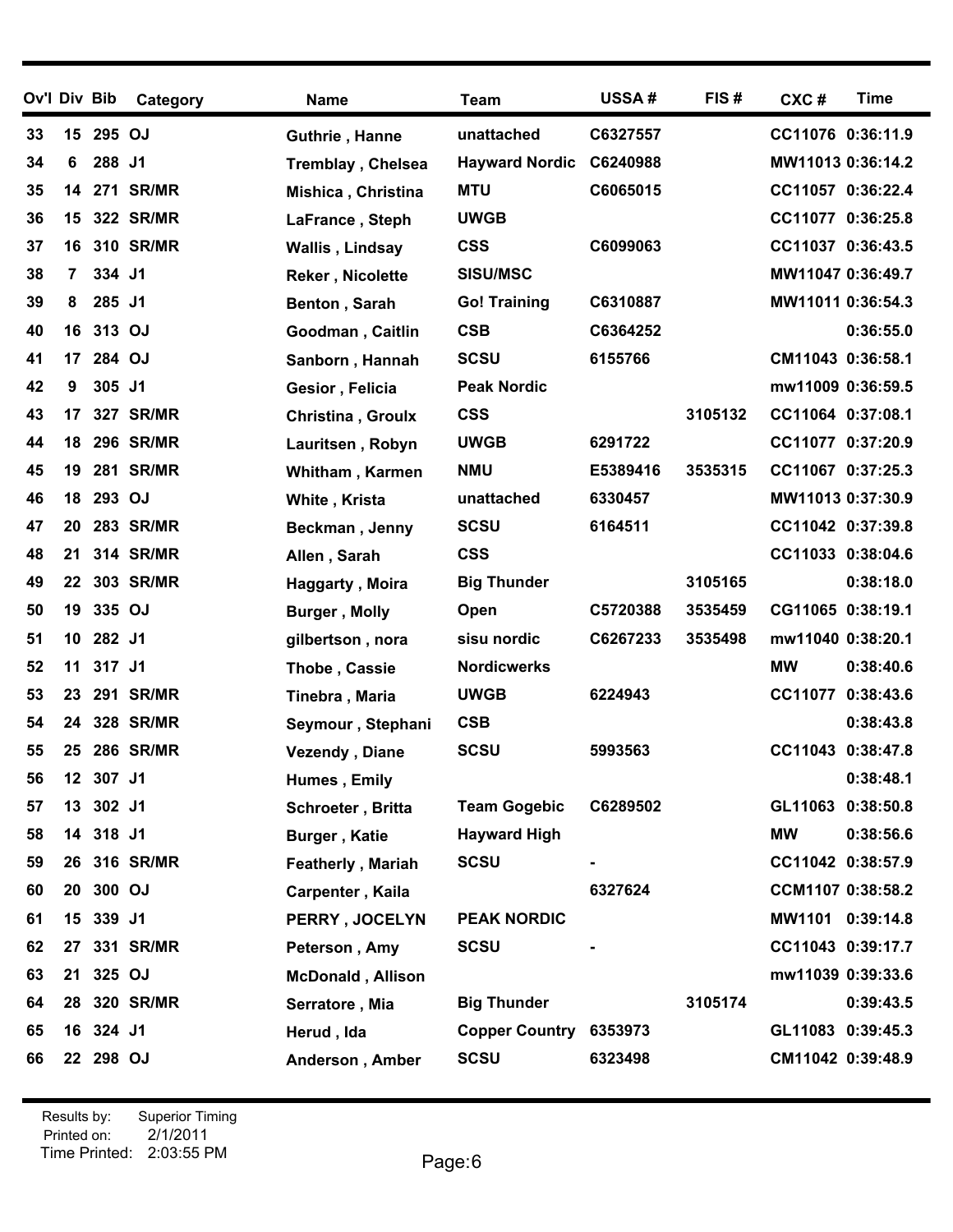| Ov'l Div Bib |    |           | Category         | Name                      | <b>Team</b>             | USSA#          | FIS#    | CXC#               | <b>Time</b> |
|--------------|----|-----------|------------------|---------------------------|-------------------------|----------------|---------|--------------------|-------------|
| 67           |    | 17 297 J1 |                  | Oppliger, Ruth            | Copper Country 6100846  |                |         | GL11085 0:40:03.4  |             |
| 68           | 29 |           | 336 SR/MR        | Ringsmuth, Christina SCSU |                         |                |         | CC11043 0:40:09.0  |             |
| 69           | 23 | 340 OJ    |                  | Kozloski, Mary            | Ashwaubenon             |                |         | MW11012 0:40:13.7  |             |
| 70           |    | 24 311 OJ |                  | Krulc, Emily              | <b>CSB</b>              |                |         |                    | 0:40:15.9   |
| 71           |    | 25 306 OJ |                  | Hall, Robyn               | <b>CSB</b>              |                |         |                    | 0:40:18.0   |
| 72           |    | 26 294 OJ |                  | Frick, Maria              |                         | C6205801       |         | CG11057 0:40:58.8  |             |
| 73           | 30 |           | 333 SR/MR        | Maguire, Laura            | <b>CSB</b>              |                |         |                    | 0:41:04.4   |
| 74           | 31 |           | 337 SR/MR        | Zerfas, Hanna             | <b>CSB</b>              |                |         |                    | 0:41:13.2   |
| 75           |    |           | 32 321 SR/MR     | Liebsch, Karyn            | <b>SCSU</b>             |                |         | CC11042 0:41:18.3  |             |
| 76           |    | 27 308 OJ |                  | Finstad, Amanda           | <b>CSS</b>              |                |         | CC11034 0:41:22.5  |             |
| 77           | 28 | 301 OJ    |                  | Feltz, Hailey             | <b>Killer Rabbits</b>   | 6320803        |         | CC11076 0:41:36.1  |             |
| 78           | 29 | 329 OJ    |                  | Holub, Johanna            | <b>CSB</b>              |                |         |                    | 0:41:53.7   |
| 79           | 30 | 326 OJ    |                  | Smith, Laura              | <b>CSS</b>              |                |         | CC11037 0:42:32.8  |             |
| 80           | 31 | 338 OJ    |                  | Manske, Molly             | <b>SCSU</b>             | $\blacksquare$ |         | CC11043 0:43:03.0  |             |
| 81           |    | 32 330 OJ |                  | Klaverkamp, Amanda SCSU   |                         |                |         | CC11042 0:43:07.6  |             |
| 82           | 18 | 304 J1    |                  | Oppliger, Louise          | <b>Copper Country</b>   | 6100945        |         | GL11084 0:50:00.7  |             |
|              |    |           | <b>292 SR/MR</b> | Mueller, Sonja            | <b>MTU</b>              | G6203996       |         | <b>CC11058 DNF</b> |             |
|              |    | 323 J1    |                  | Jones, Margarita          | <b>ANST</b>             |                |         | <b>MW11023 DNF</b> |             |
|              |    | 260 OJ    |                  | Mucha, Kailey             | <b>UWGB</b>             | 6079065        |         | <b>CC11077 DNS</b> |             |
|              |    | 267 OJ    |                  | Adams, Brooke             | <b>CSS</b>              | C6202311       |         | <b>CM11033 DNS</b> |             |
|              |    | 287       | J <sub>1</sub>   | Galvin, Claire            | <b>Go Training</b>      | 6345097        |         | mw11061 DNS        |             |
|              |    | 289 J1    |                  | Wiitala, Ellen            | Superiorland/MS 6313856 |                |         | <b>GL11013 DNS</b> |             |
|              |    | 299       | OJ               | Westphal, Nikki           | <b>MTU</b>              | 6307217        | 3535483 | <b>CG11060 DNS</b> |             |
|              |    | 315 OJ    |                  | Torchia, Sarah            | <b>CSB</b>              |                |         |                    | <b>DNS</b>  |
|              |    |           | 341 SR/MR        | Smith, Jill               | <b>MTU</b>              | C6154058       |         |                    | <b>DNS</b>  |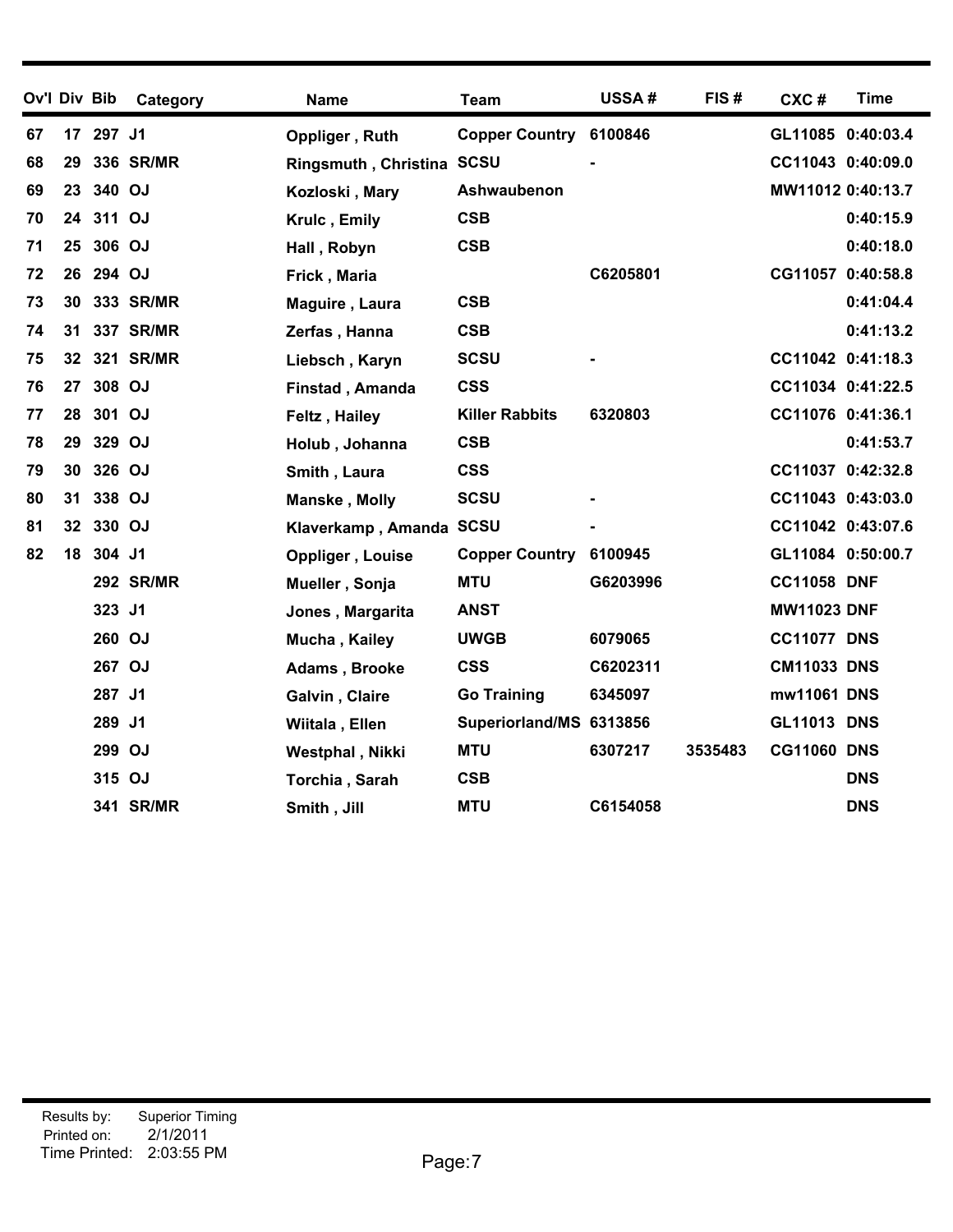|    |                | Ov'l Div Bib       | Category | <b>Name</b>              | Team                      | <b>USSA#</b>              | FIS#    | CXC#              | Time |
|----|----------------|--------------------|----------|--------------------------|---------------------------|---------------------------|---------|-------------------|------|
|    |                | Male 5K            |          |                          |                           | <b>Division Field: 16</b> |         |                   |      |
|    | $\mathbf 1$    | 141 J2             |          | Brown, Luke              | Go Training /             |                           |         | MW11065 0:15:20.8 |      |
| 2  | $\mathbf{2}$   | 138 J <sub>2</sub> |          | Karinen, Peter           | <b>Copper Country</b>     |                           |         | GL11084 0:15:22.4 |      |
| 3  | 3              | 144 J2             |          | <b>Berntson, Matthew</b> | Minnesota Valley C6371668 |                           |         | MW11061 0:15:28.0 |      |
| 4  | 4              | 143 J2             |          | Proell, Nick             | <b>Go! Training</b>       | 6360558                   |         | MW10116 0:15:38.6 |      |
| 5  | 5              | 134 J2             |          | Egelhoff, Jake           | Ashwaubenon               |                           |         | MW11024 0:15:44.1 |      |
| 6  | 6              | 142 J2             |          | Johnson, Sam             | <b>Mesabi East</b>        |                           |         | MW11060 0:15:54.4 |      |
| 7  | $\overline{7}$ | 132 J <sub>2</sub> |          | Murrray, Blake           | Superiorland Ski C6296975 |                           |         | GL11013 0:16:00.7 |      |
| 8  | 8              | 146 J2             |          | Gray, Marty              | <b>Marquette HS</b>       |                           |         | GL11063 0:16:04.2 |      |
| 9  | 9              | 131 J <sub>2</sub> |          | Larson, Alex             | <b>CXC Junior</b>         | 6268281                   |         | mw11006 0:16:29.5 |      |
| 10 | 10             | 139 J <sub>2</sub> |          | Jankowski, Jacob         |                           |                           |         | MW11046 0:16:35.3 |      |
| 11 | 11             | 135 J2             |          | <b>Bruning, Andrew</b>   | <b>Traverse City</b>      |                           |         | GL11062 0:16:40.7 |      |
| 12 |                | 12 140 J2          |          | <b>Ostrander, Aaron</b>  | <b>Hayward Middle</b>     |                           |         | MW11015 0:16:44.4 |      |
| 13 |                | 13 133 J2          |          | Liphart, lan             | 4HCanski                  | 6350255                   |         | MW11024 0:17:28.0 |      |
| 14 |                | 14 136 J2          |          | Wenzel, Mark W           | <b>Wausau Night</b>       |                           |         | MW11039 0:17:46.3 |      |
| 15 |                | 15 137 J2          |          | Kerr, Matthew            |                           | C6341997                  | 3530651 | MW11067 0:18:38.0 |      |
| 16 |                | 16 145 J2          |          | Egelhoff, Joel           | Ashwaubenon               |                           |         | MW11024 0:18:48.8 |      |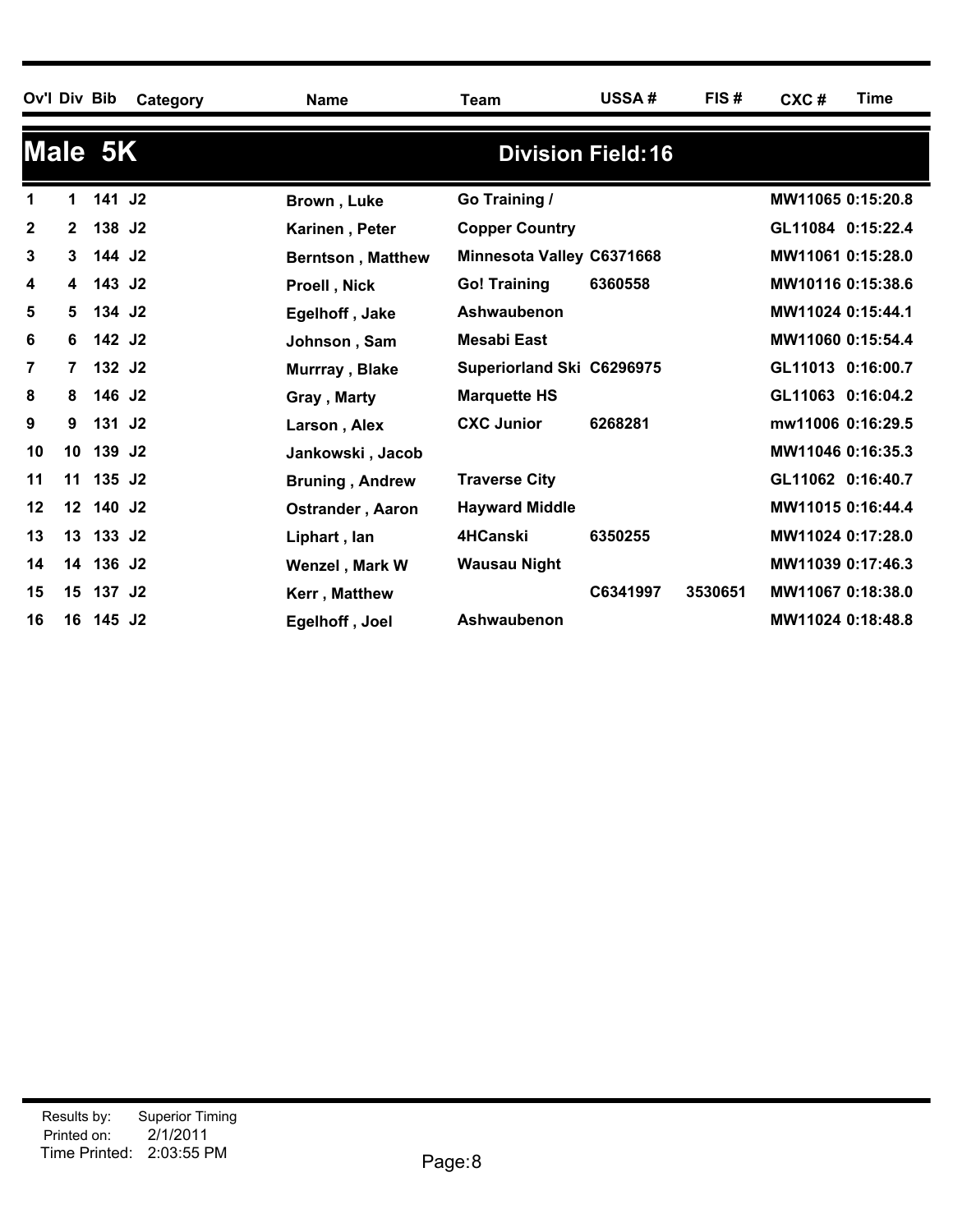| Ov'l Div Bib   |                 |                    | Category  | <b>Name</b>                 | Team                             | <b>USSA#</b>              | FIS# | CXC#              | Time |
|----------------|-----------------|--------------------|-----------|-----------------------------|----------------------------------|---------------------------|------|-------------------|------|
|                |                 |                    | Female 5K |                             |                                  | <b>Division Field: 13</b> |      |                   |      |
| 1              | 1.              | 191 J <sub>2</sub> |           | Amber, Olivia               | <b>CXC</b>                       | 5919071                   |      | MW11011 0:17:52.0 |      |
| $\mathbf{2}$   | $\mathbf{2}$    | 196 J <sub>2</sub> |           | <b>FitzPatrick, Delaney</b> | <b>Lakeland Nordic</b>           |                           |      | MW11079 0:17:57.2 |      |
| $\mathbf{3}$   | 3               | 193 J <sub>2</sub> |           | Hett, Vivian                |                                  | 6347044                   |      | MW11018 0:18:00.4 |      |
| 4              | 4               | 192 J <sub>2</sub> |           | Jackson, Keely              | <b>F.A.S.T. Training 5773429</b> |                           |      | MW11049 0:18:06.1 |      |
| 5              | 5               | 200 J <sub>2</sub> |           | DeLong, Evelyn              | <b>Copper Country</b>            |                           |      | GL11012 0:18:08.1 |      |
| 6              | 6               | 198 J <sub>2</sub> |           | <b>Barnes, Emma</b>         | <b>Iola Winter</b>               |                           |      | MW11011 0:18:28.5 |      |
| $\overline{7}$ | $\overline{7}$  | 201 J <sub>2</sub> |           | Shagen, Kaley               |                                  |                           |      | MW11141 0:18:39.1 |      |
| 8              | 8               | 194 J <sub>2</sub> |           | Kraft, Lily                 | <b>Iola Nordic Ski</b>           | C6347523                  |      | MW11012 0:18:50.2 |      |
| 9              | 9               | 202 J <sub>2</sub> |           | <b>Ramstad Skoyles,</b>     |                                  |                           |      | J82QV87 0:19:08.9 |      |
| 10             | 10 <sup>1</sup> | 203 J <sub>2</sub> |           | Meese, Anna                 | <b>Copper Country</b>            |                           |      | GL11084 0:19:19.6 |      |
| 11             | 11              | 199 J <sub>2</sub> |           | <b>BURGER, EMILY</b>        | <b>HAYWARD HIGH</b>              |                           |      | MW11065 0:19:40.9 |      |
| 12             | 12 <sup>1</sup> | 195 J <sub>2</sub> |           | Lyle, Sarah                 | Copper Country 6335126           |                           |      | GL11084 0:20:09.9 |      |
|                |                 | 197 J <sub>2</sub> |           | bianco, amy                 | <b>Ely High School</b>           |                           |      | 002QV97 DNS       |      |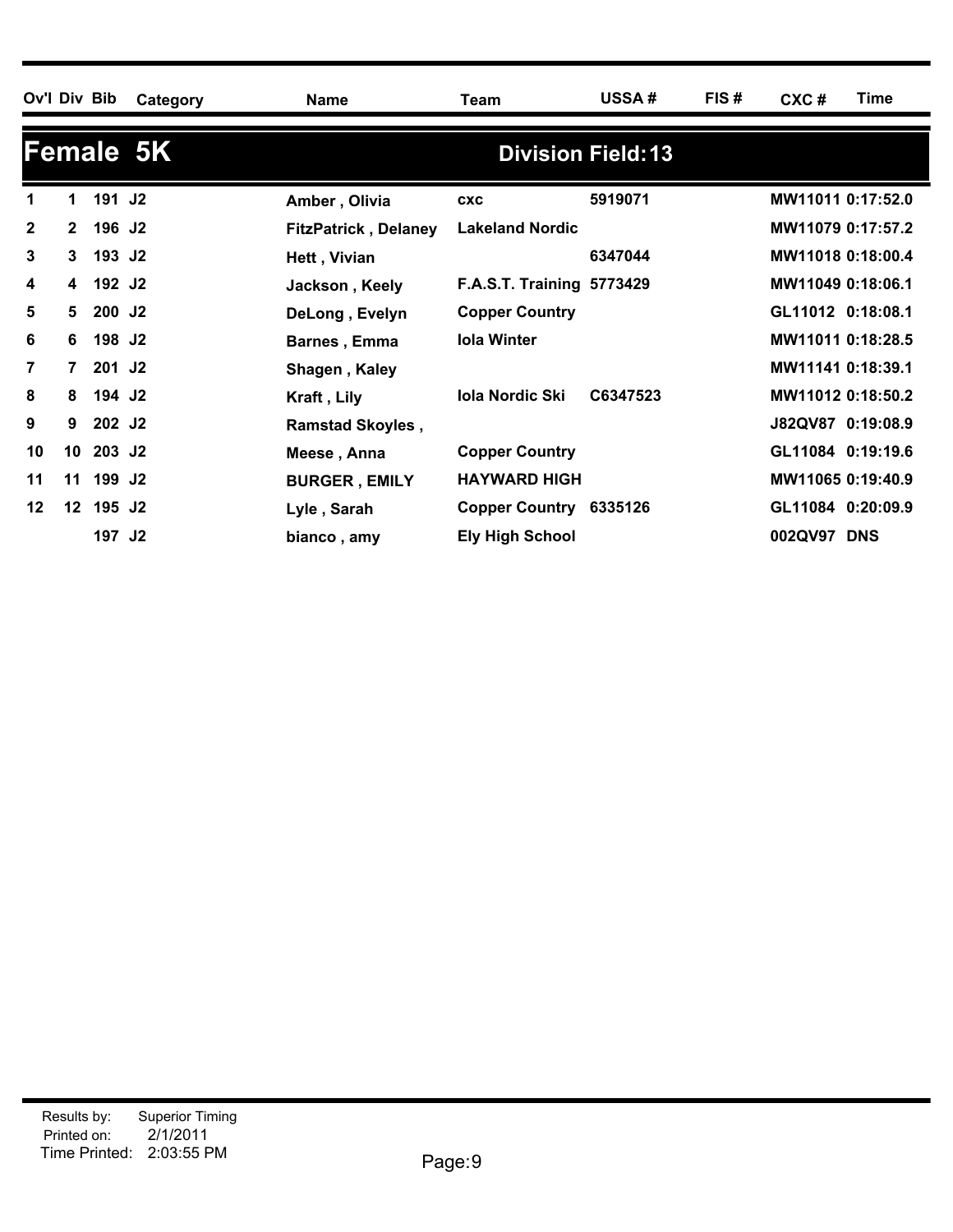| Ov'l Div Bib   |              | Category           | <b>Name</b>      | Team                | <b>USSA#</b>              | FIS# | CXC#              | Time       |
|----------------|--------------|--------------------|------------------|---------------------|---------------------------|------|-------------------|------------|
|                |              | Male 15K - Citizen |                  |                     | <b>Division Field: 11</b> |      |                   |            |
| 1              | 1            | 118 Citizen        | Wood, Tom        | <b>Ski Tigers</b>   |                           |      |                   | 0:46:50.4  |
| $\mathbf{2}$   | $\mathbf{2}$ | 119 Citizen        | Tansey, Terry    |                     |                           |      |                   | 0:49:56.0  |
| 3              | 3            | 125 Citizen        | Koenig, Benjamin | <b>Rib Mountain</b> |                           |      |                   | 0:50:01.3  |
| 4              | 4            | 126 Citizen        | Oppliger, Doug   |                     |                           |      |                   | 0:54:25.1  |
| 5              | 5            | 117 Citizen        | Kraft, George    |                     |                           |      |                   | 0:55:14.4  |
| 6              | 6            | 120 Citizen        | Lyle, Paul       |                     |                           |      |                   | 0:55:42.2  |
| $\overline{7}$ | 7            | 127 Citizen        | Hughes, Craig    |                     |                           |      |                   | 0:56:21.0  |
| 8              | 8            | 121 Citizen        | Putman, Scott    | Ashwaubenon         |                           |      | MW11024 0:56:58.2 |            |
| 9              | 9            | 122 Citizen        | berntson, dan    |                     |                           |      |                   | 0:59:57.6  |
| 10             | 10           | 124 Citizen        | Nadler, Robert   |                     |                           |      |                   | 1:03:38.8  |
|                |              | 123 Citizen        | Daniels, Robert  |                     |                           |      |                   | <b>DNF</b> |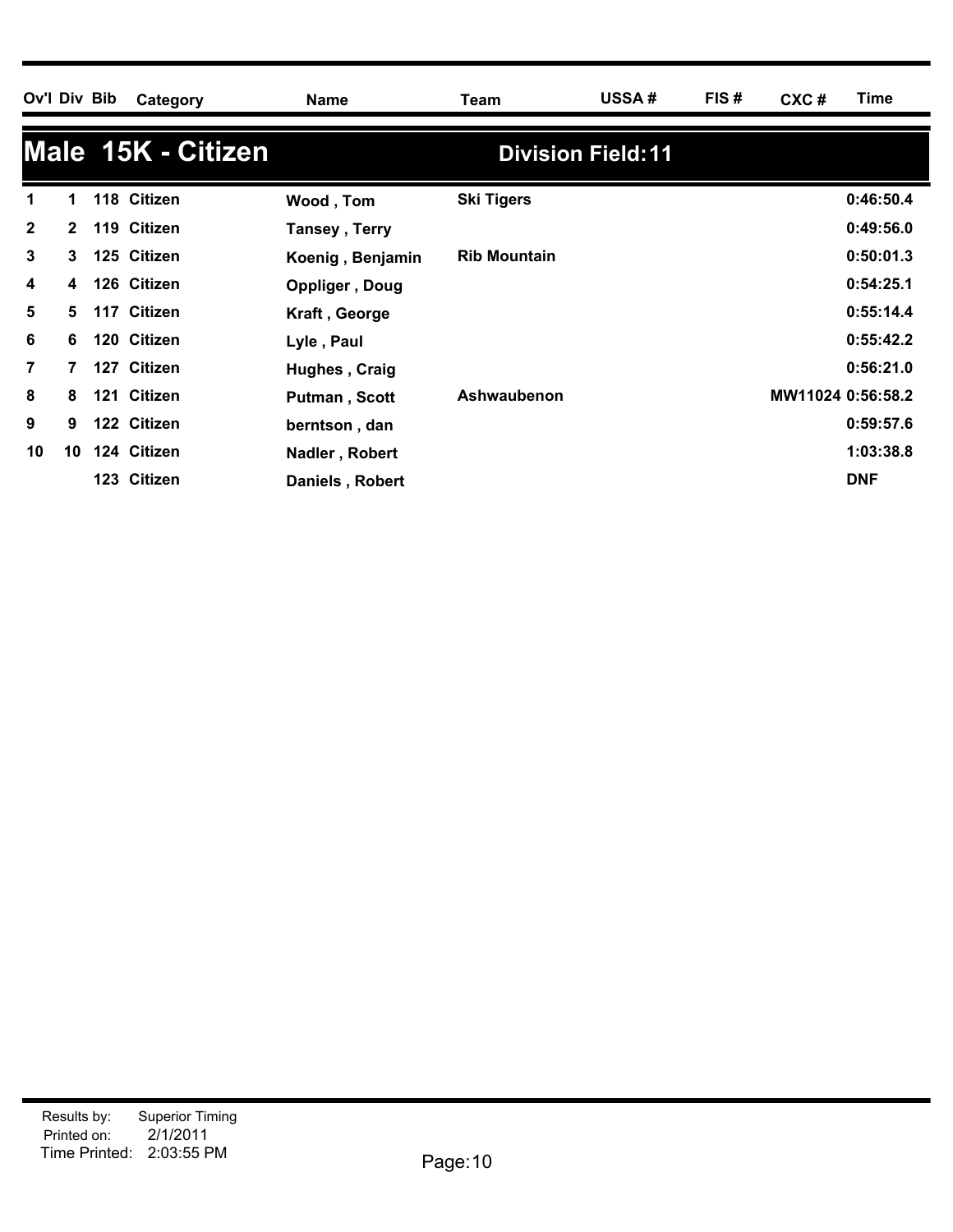| Ov'l Div Bib         |   |  | Category    | Name            | Team              | <b>USSA#</b>             | FIS# | $CXC$ # | Time      |
|----------------------|---|--|-------------|-----------------|-------------------|--------------------------|------|---------|-----------|
| Female 10K - Citizen |   |  |             |                 |                   | <b>Division Field: 2</b> |      |         |           |
|                      |   |  | 343 Citizen | Kangas, Laura   | <b>MTU Alumni</b> |                          |      |         | 0:38:30.1 |
| $\overline{2}$       | 2 |  | 342 Citizen | Oppliger, Shawn |                   |                          |      |         | 0:40:54.5 |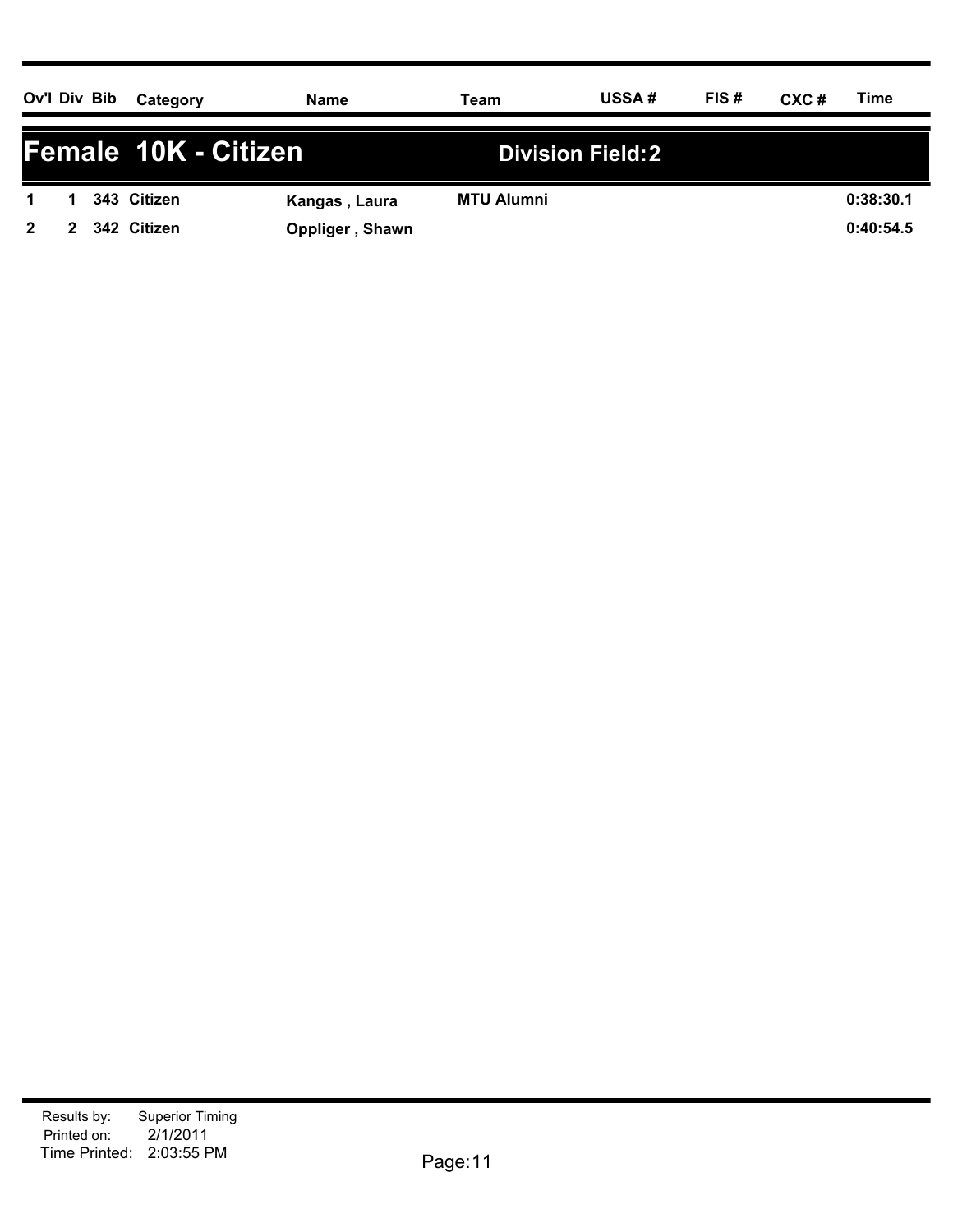**Ov'l Div Bib Category Name Team USSA # FIS # CXC # Time**

|              |         | Male 5K - HS              |                           | <b>Division Field: 41</b> |         |                     |
|--------------|---------|---------------------------|---------------------------|---------------------------|---------|---------------------|
| 1            | 1       | 185 High School           | Ek, David                 | <b>Big Thunder</b>        | 3100241 | 0:15:14.6           |
| $\mathbf{2}$ | 2       | 150 High School           | PERRY, CHAZ               | <b>PEAK NORDIC</b>        |         | MW1101<br>0:16:28.4 |
| 3            | 3       | 183 High School           | Ek, Nicholas              | <b>Big Thunder</b>        |         | 0:16:31.4           |
| 4            | 4       | <b>High School</b><br>147 | Allen, Brad               | <b>Peak Nordic</b>        |         | 0:16:36.6           |
| 5            | 5       | 180 High School           | Frost, Peter              | <b>Lakeland Nordic</b>    |         | 0:16:43.7           |
| 6            | 6       | <b>High School</b><br>169 | Berg, Kyler               | Ashwaubenon               |         | 0:16:44.1           |
| 7            | 7       | 164 High School           | Malicki, Douglas          | <b>Lakeland Nordic</b>    |         | 0:16:47.1           |
| 8            | 8       | 152 High School           | Selner, Brady             | Ashwaubenon               |         | 0:16:49.9           |
| 9            | 9       | 153 High School           | Paulson, Lucas            | <b>Lakeland Nordic</b>    |         | 0:16:52.4           |
| 10           | 10      | 162 High School           | Geissler, Jason           | <b>Peak Nordic Ski</b>    |         | MW11009 0:17:04.7   |
| 11           | 11      | 149 High School           | Wood, Dan                 | <b>Copper Country</b>     |         | GL11085 0:17:05.0   |
| 12           | $12 \,$ | <b>High School</b><br>159 | Iltis, Brian              | <b>Lakeland Nordic</b>    |         | 0:17:36.5           |
| 13           | 13      | 99<br><b>High School</b>  | Lindlau, Kevin            | <b>Peak Nordic!</b>       |         | MW11050 0:17:39.1   |
| 14           | 14      | <b>High School</b><br>177 | Dodd, Matt                | <b>Peak Nordic</b>        |         | MW11009 0:17:42.8   |
| 15           | 15      | 165 High School           | Orlowski, Michael         | <b>Lakeland Nordic</b>    |         | 0:17:47.8           |
| 16           | 16      | 148 High School           | Haas, Chas                | Ashwaubenon               |         | 0:18:17.5           |
| 17           | 17      | 167 High School           | <b>Featherly, Zebulon</b> | <b>Copper Country</b>     |         | 0:18:23.3           |
| 18           | 18      | 156 High School           | <b>Stafford, Drew</b>     | <b>RHS</b>                |         | 0:18:33.3           |
| 19           | 19      | 154 High School           | Peters, Joe               | <b>Lakeland Nordic</b>    |         | 0:18:37.8           |
| 20           | 20      | 184 High School           | Jones, Ben                | Ashwaubenon               |         | 0:18:45.3           |
| 21           | 21      | 168 High School           | <b>Colling, Connor</b>    | <b>Ski Tigers</b>         |         | 0:18:49.1           |
| 22           | 22      | 155 High School           | Sanderson, Zach           | <b>Lakeland Nordic</b>    |         | 0:19:06.4           |
| 23           |         | 23 157 High School        | Maise, Nathan             |                           |         | 0:19:10.4           |
| 24           |         | 24 173 High School        | Annis, Tucker             | <b>Lakeland Nordic</b>    |         | 0:19:19.9           |
| 25           | 25      | 151 High School           | <b>Bassette, Lou</b>      | <b>RHS</b>                |         | 0:19:23.3           |
| 26           | 26      | 170 High School           | Zyburt, Paul              | <b>Marquette Senior</b>   |         | 0:19:32.2           |
| 27           | 27      | 178 High School           | Blacyki, Kody             |                           |         | 0:20:16.3           |
| 28           | 28      | 161 High School           | Dietz, Robert J           | <b>Peak Nordic</b>        |         | 0:20:20.5           |
| 29           | 29      | 166 High School           | Mentch, Travis            | <b>Peak Nordic</b>        |         | 0:20:31.0           |
| 30           | 30      | 176 High School           | Roecker, Chayce           | <b>Peak Nordic</b>        |         | 0:20:41.3           |
| 31           | 31      | 172 High School           | Ekstrum, Craig            | <b>MSHS Ski Team</b>      |         | 0:21:27.4           |
| 32           |         | 32 179 High School        | <b>Breneman, Zachary</b>  | Rhinelander, WI           |         | 0:22:55.6           |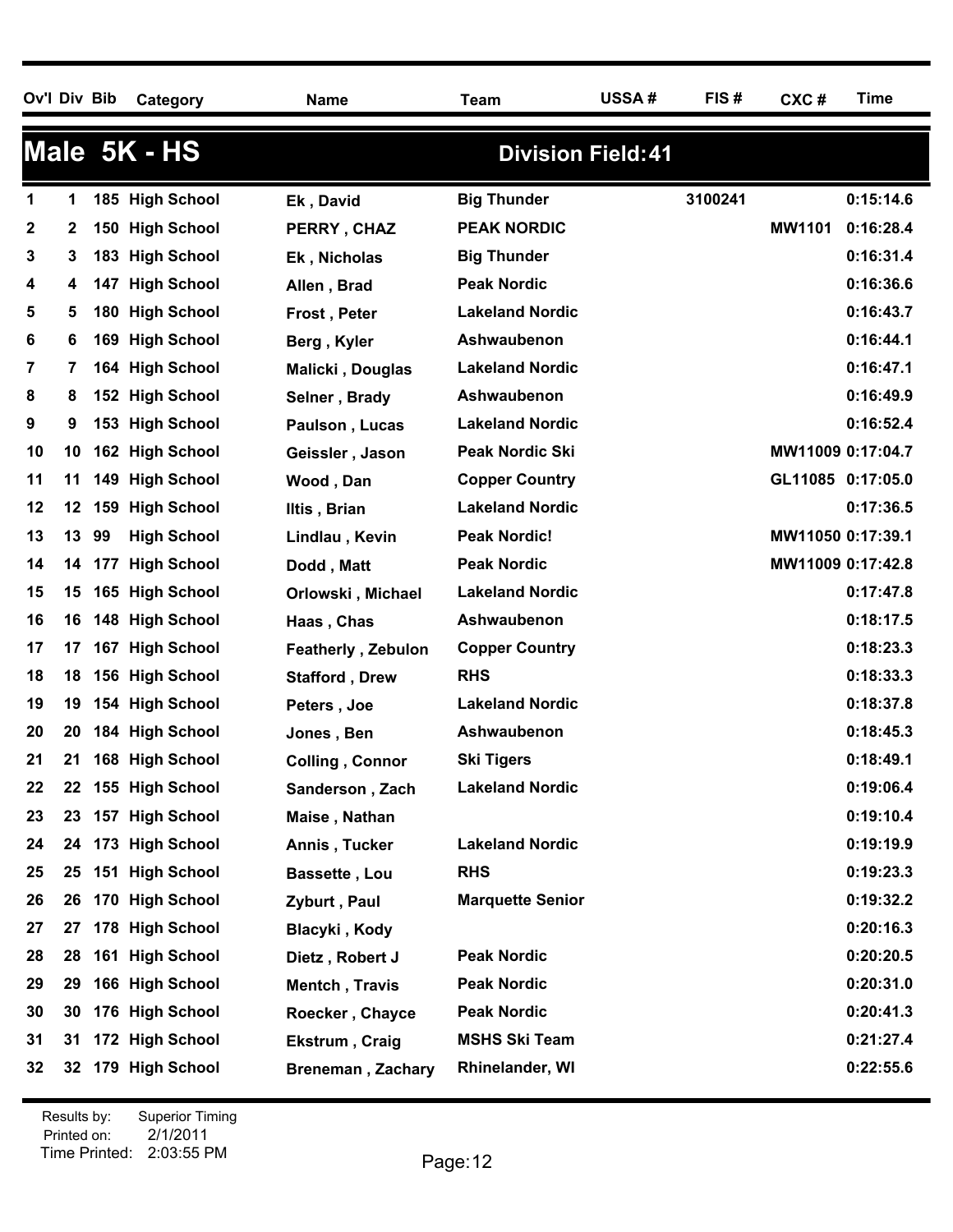| Ov'l Div Bib |    | Category        | <b>Name</b>              | Team                | USSA# | FIS#    | CXC#               | Time       |
|--------------|----|-----------------|--------------------------|---------------------|-------|---------|--------------------|------------|
| 33           | 33 | 160 High School | Powers, Bobby            |                     |       |         |                    | 0:24:11.1  |
| 34           | 34 | 174 High School | LaBrasca, Brett          |                     |       |         |                    | 0:26:16.3  |
|              |    | 158 High School | <b>Haughney, Stephen</b> | <b>Peak Nordic</b>  |       |         |                    | <b>DNS</b> |
|              |    | 163 High School | Bowen, Aaron             | <b>RHS</b>          |       |         |                    | <b>DNS</b> |
|              |    | 171 High School | Wiitala, Mike            | <b>Superiorland</b> |       |         |                    | <b>DNS</b> |
|              |    | 175 High School | <b>Kumlien, Ross</b>     | <b>Peak Nordic</b>  |       |         |                    | <b>DNS</b> |
|              |    | 181 High School | Foster, Fergus           | <b>Big Thunder</b>  |       | 3100243 |                    | <b>DNS</b> |
|              |    | 182 High School | Foster, Angus            | <b>Big Thunder</b>  |       | 3100242 |                    | <b>DNS</b> |
|              |    | 186 High School | Lindlau, Kevin           | <b>Peak Nordic!</b> |       |         | <b>MW11050 DNS</b> |            |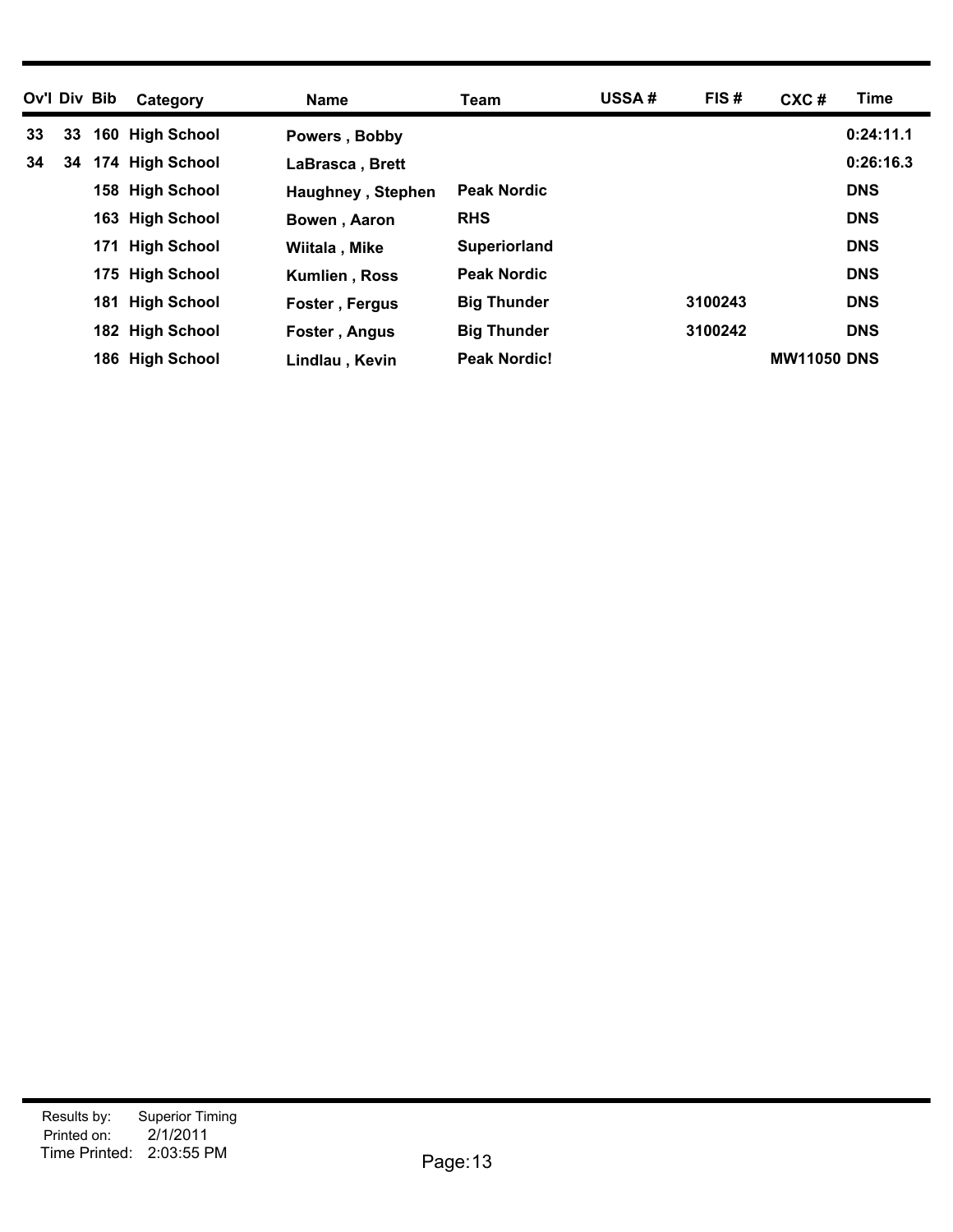| Ov'l Div Bib |     |     | Category           | <b>Name</b>           | Team                      | USSA# | FIS#    | CXC#              | <b>Time</b> |
|--------------|-----|-----|--------------------|-----------------------|---------------------------|-------|---------|-------------------|-------------|
|              |     |     | Female 5K - HS     |                       | <b>Division Field: 39</b> |       |         |                   |             |
| 1            | 1   | 208 | <b>High School</b> | Wightman, Virginia    | <b>Peak Nordic Ski</b>    |       |         | MW11009 0:19:04.5 |             |
| 2            | 2   |     | 215 High School    | sharp, isabel         | <b>Copper Country</b>     |       |         |                   | 0:19:42.2   |
| 3            | 3   |     | 210 High School    | Stelpflug, MaKenna    | <b>Peak Nordic</b>        |       |         |                   | 0:19:44.5   |
| 4            | 4   | 217 | <b>High School</b> | Hamm, Camille         | <b>Big Thunder</b>        |       | 3105166 |                   | 0:20:09.4   |
| 5            | 5   | 233 | <b>High School</b> | Karinen, Nina         | <b>Copper Country</b>     |       |         |                   | 0:20:31.5   |
| 6            | 6   |     | 205 High School    | Pavlick, Stefanie     | <b>Peak Nordic</b>        |       |         |                   | 0:20:34.6   |
| 7            | 7   |     | 235 High School    | Wiesner, Brenna       | <b>Peak Nordic</b>        |       |         |                   | 0:20:35.3   |
| 8            | 8   | 222 | <b>High School</b> | Comiskey, Nina        | <b>Peak Nordic</b>        |       |         |                   | 0:20:37.7   |
| 9            | 9   |     | 219 High School    | Wall, Hillary         | <b>RHS</b>                |       |         |                   | 0:20:57.8   |
| 10           | 10  | 239 | <b>High School</b> | <b>McDonald, Anna</b> |                           |       |         |                   | 0:21:14.8   |
| 11           | 11  | 223 | <b>High School</b> | Weiss, Isabella       | <b>Lakeland Nordic</b>    |       |         |                   | 0:21:17.1   |
| 12           | 12  |     | 212 High School    | anderson, kelsi       | <b>Wausau nordic</b>      |       |         |                   | 0:21:38.7   |
| 13           | 13  | 241 | <b>High School</b> | Hanne, Kate           | <b>Lakeland Nordic</b>    |       |         |                   | 0:21:53.6   |
| 14           | 14  | 237 | <b>High School</b> | Katchko, Daria        | <b>RHS</b>                |       |         |                   | 0:22:03.4   |
| 15           | 15  |     | 206 High School    | Fermanich, Lydia      | Ashwaubenon               |       |         |                   | 0:22:04.2   |
| 16           | 16  |     | 216 High School    | <b>Bull, Kari</b>     | <b>Peak Nordic</b>        |       |         | MW11074 0:22:06.1 |             |
| 17           | 17  |     | 226 High School    | Pamperin, Kathryn     | 3-Lakes                   |       |         |                   | 0:22:09.1   |
| 18           | 18  | 221 | <b>High School</b> | Gilles, Emily         | <b>Knicker Nordic</b>     |       |         |                   | 0:22:37.9   |
| 19           | 19  |     | 242 High School    | Jensen, Rachael       |                           |       |         |                   | 0:22:52.3   |
| 20           | 20  | 207 | <b>High School</b> | Sexton, Kiah          | <b>RHS</b>                |       |         |                   | 0:23:04.6   |
| 21           | 21  |     | 209 High School    | Wheeler, Annika       | <b>USA</b>                |       |         |                   | 0:23:05.1   |
| 22           |     |     | 22 220 High School | Soenju, Emma          | Ashwaubenon               |       |         |                   | 0:23:06.2   |
| 23           | 23  |     | 214 High School    | Dobbins, Anne         | <b>RHS</b>                |       |         |                   | 0:23:28.8   |
| 24           |     |     | 24 238 High School | Capacio, Carli        | <b>Lakeland Nordic</b>    |       |         |                   | 0:23:31.0   |
| 25           | 25. |     | 218 High School    | Flood, Sheila         | <b>MSHS Nordic</b>        |       |         |                   | 0:23:36.9   |
| 26           | 26  |     | 230 High School    | Lyle, Erin            | <b>Copper Country</b>     |       |         | GL11084           | 0:23:44.7   |
| 27           | 27  |     | 204 High School    | Lintz, Jorie          | Ashwaubenon               |       |         |                   | 0:23:53.1   |
| 28           | 28  |     | 234 High School    | Connell, Emma         |                           |       |         |                   | 0:24:25.8   |
| 29           | 29  |     | 211 High School    | Preul, Taylor         | <b>RHS</b>                |       |         |                   | 0:24:35.7   |
| 30           | 30  |     | 229 High School    | Berryman, Anne        | <b>Lakeland Nordic</b>    |       |         |                   | 0:25:12.8   |
| 31           | 31  |     | 231 High School    | Mangels, Erin         | <b>Wausau West</b>        |       |         |                   | 0:25:19.9   |
| 32           | 32  |     | 228 High School    | Palmer, Erika         | Ashwaubenon               |       |         |                   | 0:25:25.7   |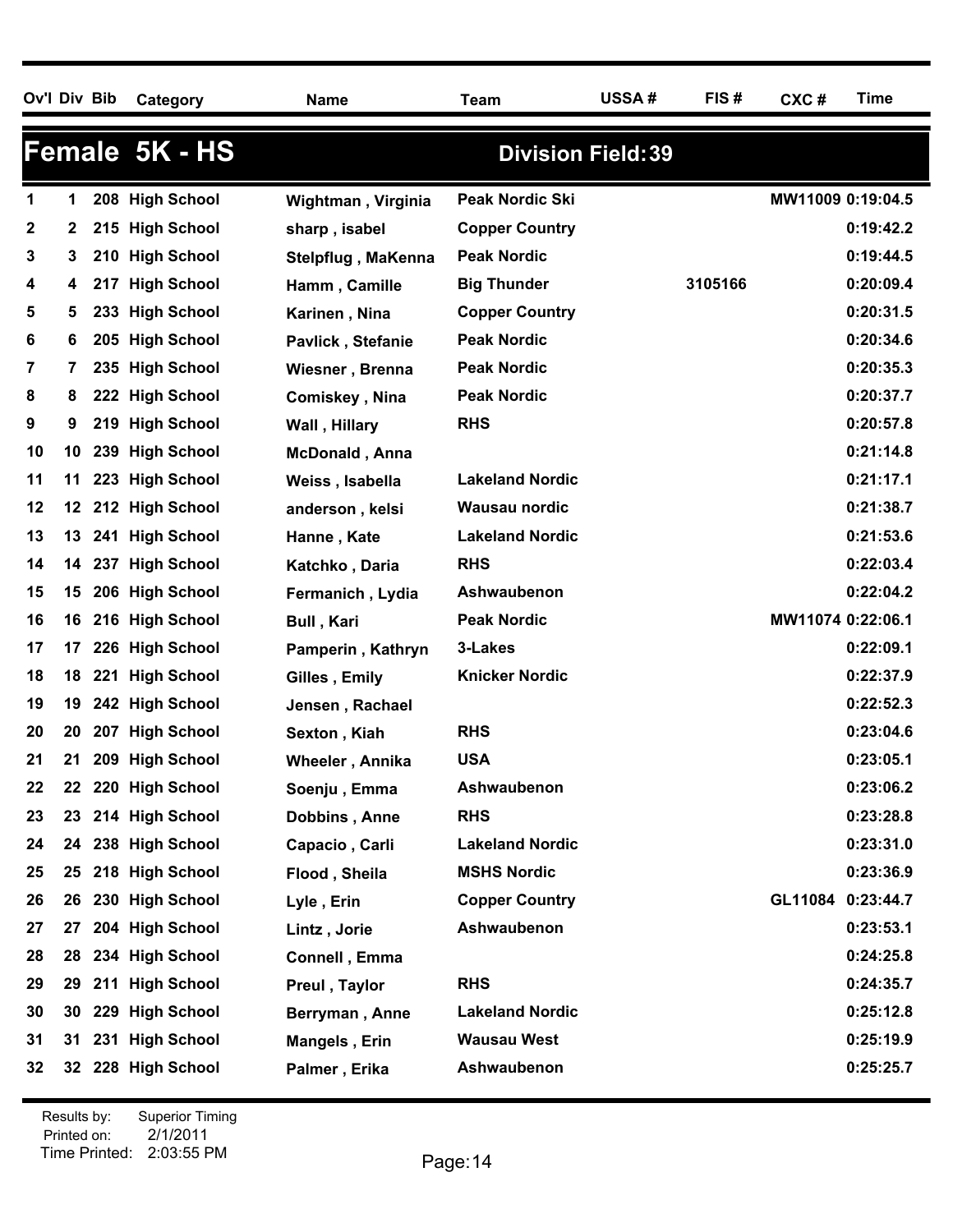| Ov'l Div Bib |    | Category           | <b>Name</b>          | Team                   | <b>USSA#</b> | FIS# | $CXC$ # | Time       |
|--------------|----|--------------------|----------------------|------------------------|--------------|------|---------|------------|
| 33           | 33 | 213 High School    | Lieck, Bailey        | <b>RHS</b>             |              |      |         | 0:25:27.8  |
| 34           |    | 34 240 High School | Tamme, Amanda        | Ashwaubenon            |              |      |         | 0:27:02.0  |
| 35           | 35 | 232 High School    | Dalton, Colleen      | <b>Lakeland Nordic</b> |              |      |         | 0:27:35.1  |
| 36           | 36 | 227 High School    | Saseedhar, Swetha    | <b>Peak Nordic</b>     |              |      |         | 0:27:50.9  |
| 37           | 37 | 236 High School    | Nichols, Taylor      | <b>Lakeland Nordic</b> |              |      |         | 0:27:59.7  |
|              |    | 224 High School    | Lieck, Lindsey       | <b>RHS</b>             |              |      |         | <b>DNS</b> |
|              |    | 225 High School    | <b>Tracy, Claire</b> | <b>RHS</b>             |              |      |         | <b>DNS</b> |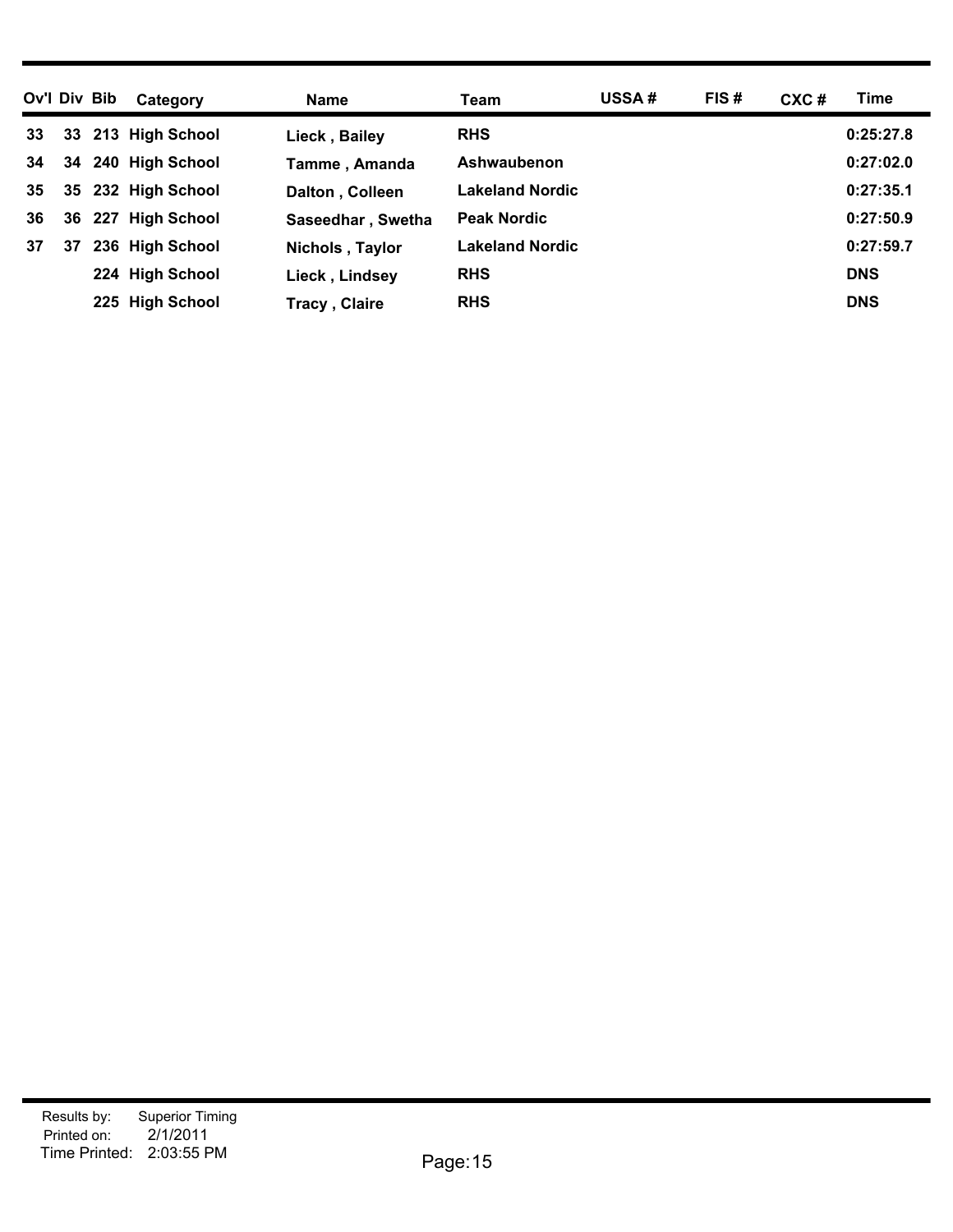| Ov'l Div Bib     |              |          | Category | <b>Name</b>           | Team                     | USSA# | FIS# | $CXC$ #           | Time      |  |  |  |
|------------------|--------------|----------|----------|-----------------------|--------------------------|-------|------|-------------------|-----------|--|--|--|
| <b>Female 3K</b> |              |          |          |                       | <b>Division Field: 9</b> |       |      |                   |           |  |  |  |
| 1                | 1.           | 374 3K   |          | Jackson, Kyra         | F.A.S.T. Training        |       |      | MW11049 0:12:08.0 |           |  |  |  |
| $\mathbf{2}$     | $\mathbf{2}$ | 369 3K   |          | <b>Bulleit, Carly</b> | <b>Copper Country</b>    |       |      | GL11083 0:13:12.7 |           |  |  |  |
| 3                |              | 3 373 3K |          | Gesior, Maria         | <b>Peak Nordic</b>       |       |      | mw11009 0:13:15.5 |           |  |  |  |
| 4                | 4            | 368 3K   |          | Dodd, Julianna        | <b>Peak Nordic</b>       |       |      | MW11048 0:13:51.1 |           |  |  |  |
| 5                |              | 5 370 3K |          | Abbott, Marika        | Ski Tigers               |       |      |                   | 0:14:14.1 |  |  |  |
| 6                | 6            | 371 3K   |          | Jones, Neva           | <b>FAST Hayward</b>      |       |      |                   | 0:14:33.3 |  |  |  |
| $\overline{7}$   |              | 366 3K   |          | Lyle, Becca           | <b>Copper Country</b>    |       |      | GL11084 0:14:35.7 |           |  |  |  |
| 8                | 8            | 372 3K   |          | Preul, Kylie          |                          |       |      |                   | 0:15:14.5 |  |  |  |
| 9                | 9            | 367 3K   |          | Stone, Rebecca        | <b>Copper Country</b>    |       |      |                   | 0:17:38.1 |  |  |  |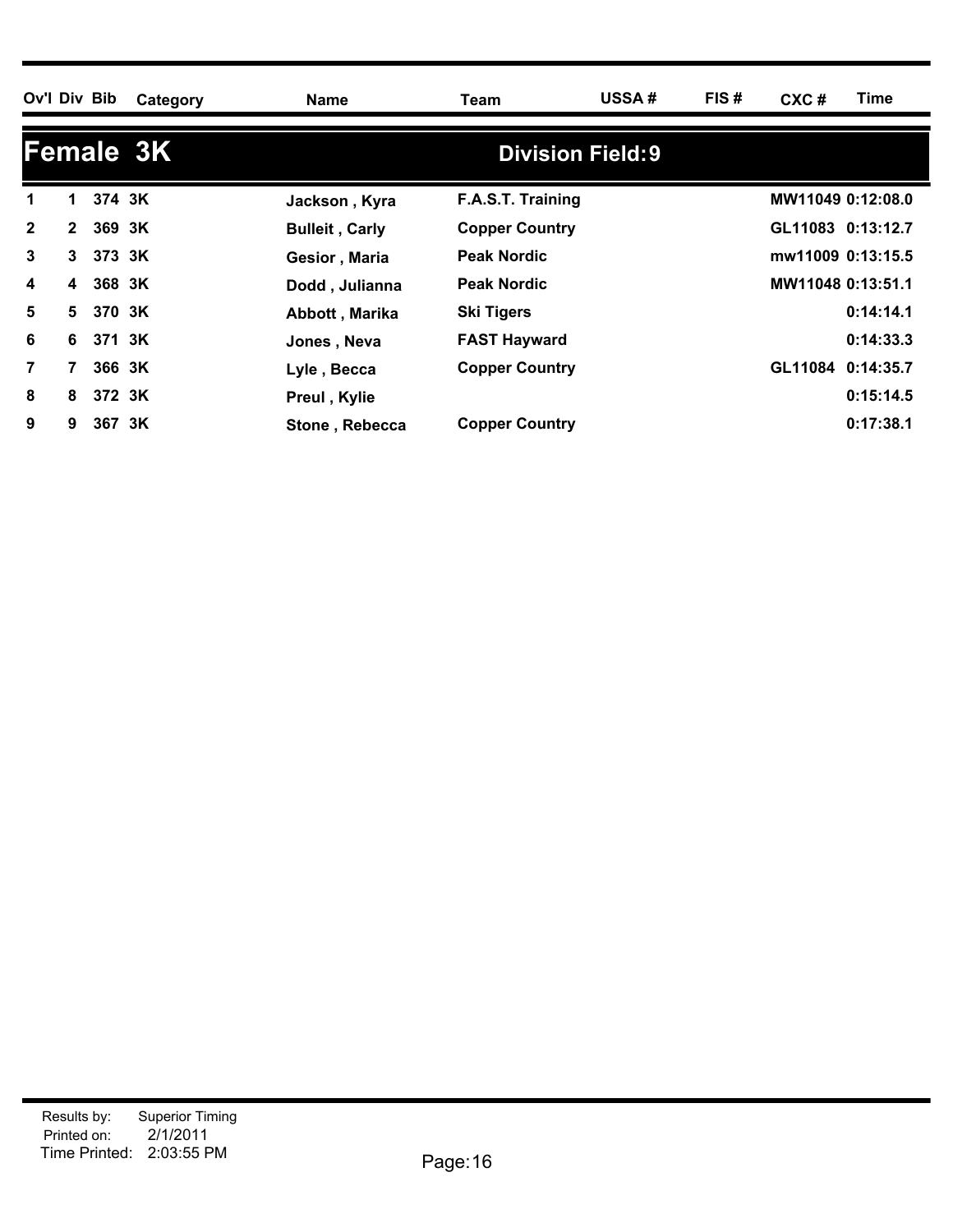| Ov'l Div Bib |                 |           | Category | <b>Name</b>               | Team                  | USSA#                     | FIS# | CXC#    | Time              |
|--------------|-----------------|-----------|----------|---------------------------|-----------------------|---------------------------|------|---------|-------------------|
|              |                 | Male 3K   |          |                           |                       | <b>Division Field: 15</b> |      |         |                   |
|              | 1               | 364 3K    |          | Stone, Isaac              | <b>Copper Country</b> |                           |      |         | GL11085 0:10:41.6 |
| $\mathbf{2}$ | $\mathbf{2}$    | 351 3K    |          | DeLong, Mitchell          | <b>Copper Country</b> |                           |      |         | GL11083 0:11:13.6 |
| 3            | 3               | 359 3K    |          | Karinen, Oskar            | <b>Copper Country</b> |                           |      |         | 0:11:14.1         |
| 4            | 4               | 352 3K    |          | Haataja, Grant            | <b>Copper Country</b> |                           |      | GL11083 | 0:11:15.8         |
| 5            | 5               | 361 3K    |          | Hamm, Emile               | <b>Big Thunder</b>    |                           |      |         | 0:11:33.2         |
| 6            | 6               | 360 3K    |          | Serratore, Frederick      | <b>Big Thunder</b>    |                           |      |         | 0:12:20.2         |
| 7            | $\overline{7}$  | 362 3K    |          | Hoidalen, Kristoffer      | <b>Copper Country</b> |                           |      |         | 0:12:32.0         |
| 8            | 8               | 365 3K    |          | sharp, salvador           | copper Copuntry       |                           |      |         | 0:12:38.3         |
| 9            | 9               | 357 3K    |          | <b>Chard, Matthew</b>     |                       |                           |      |         | 0:13:15.1         |
| 10           | 10              | 356 3K    |          | White, Justin             | <b>James Williams</b> |                           |      |         | 0:13:58.4         |
| 11           | 11              | 355 3K    |          | Stone, Timothy            | <b>Copper Country</b> |                           |      | GL11085 | 0:14:08.3         |
| 12           | 12 <sup>1</sup> | 354 3K    |          | <b>Tischendorf, Zaine</b> |                       |                           |      |         | 0:16:06.0         |
| 13           |                 | 13 363 3K |          | Lyle, Thomas              | <b>Copper Country</b> |                           |      |         | 0:17:38.4         |
| 14           |                 | 14 353 3K |          | <b>Barnes, Peter</b>      | <b>Iola Winter</b>    |                           |      |         | MW11024 0:22:13.8 |
|              |                 | 358 3K    |          | Dietz, William            | <b>Peak Nordic</b>    |                           |      |         | <b>DNS</b>        |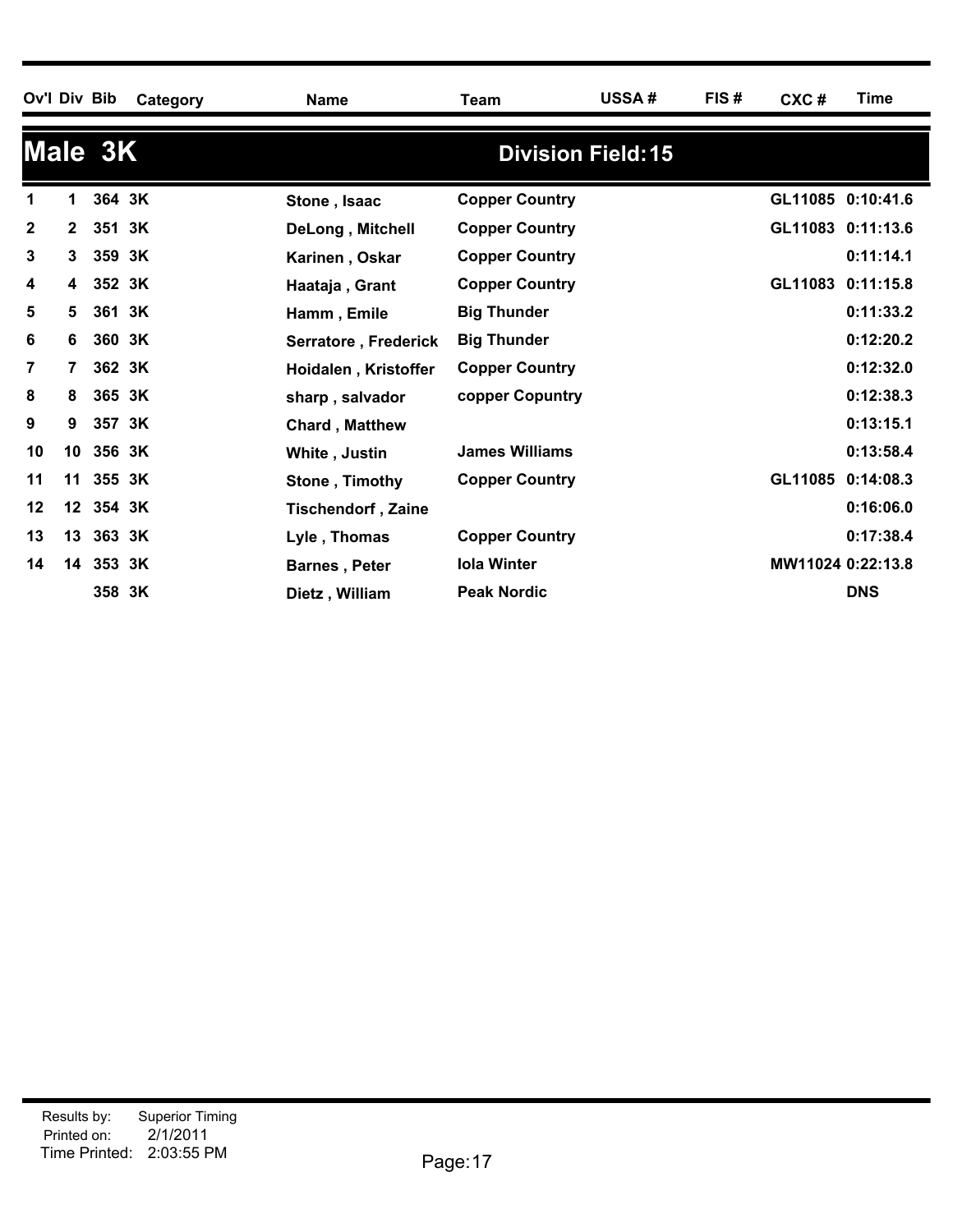| Ov'l Div Bib |              |        | Category | Name            | Team                    | <b>USSA#</b> | FIS# | CXC#              | Time      |  |
|--------------|--------------|--------|----------|-----------------|-------------------------|--------------|------|-------------------|-----------|--|
| Female 2K    |              |        |          |                 | <b>Division Field:3</b> |              |      |                   |           |  |
|              |              | 375 2K |          | Jackson, Kaelin | F.A.S.T. Training       |              |      | MW11064 09:04.7.0 |           |  |
| $2^{\circ}$  | $\mathbf{2}$ | 377 2K |          | Karinen, Heidi  | <b>Ski Tigers</b>       |              |      |                   | 09:42.1.0 |  |
| 3            | 3            | 376 2K |          | Haggenmiller,   | <b>Ski Tigers</b>       |              |      |                   | 14:03.5.0 |  |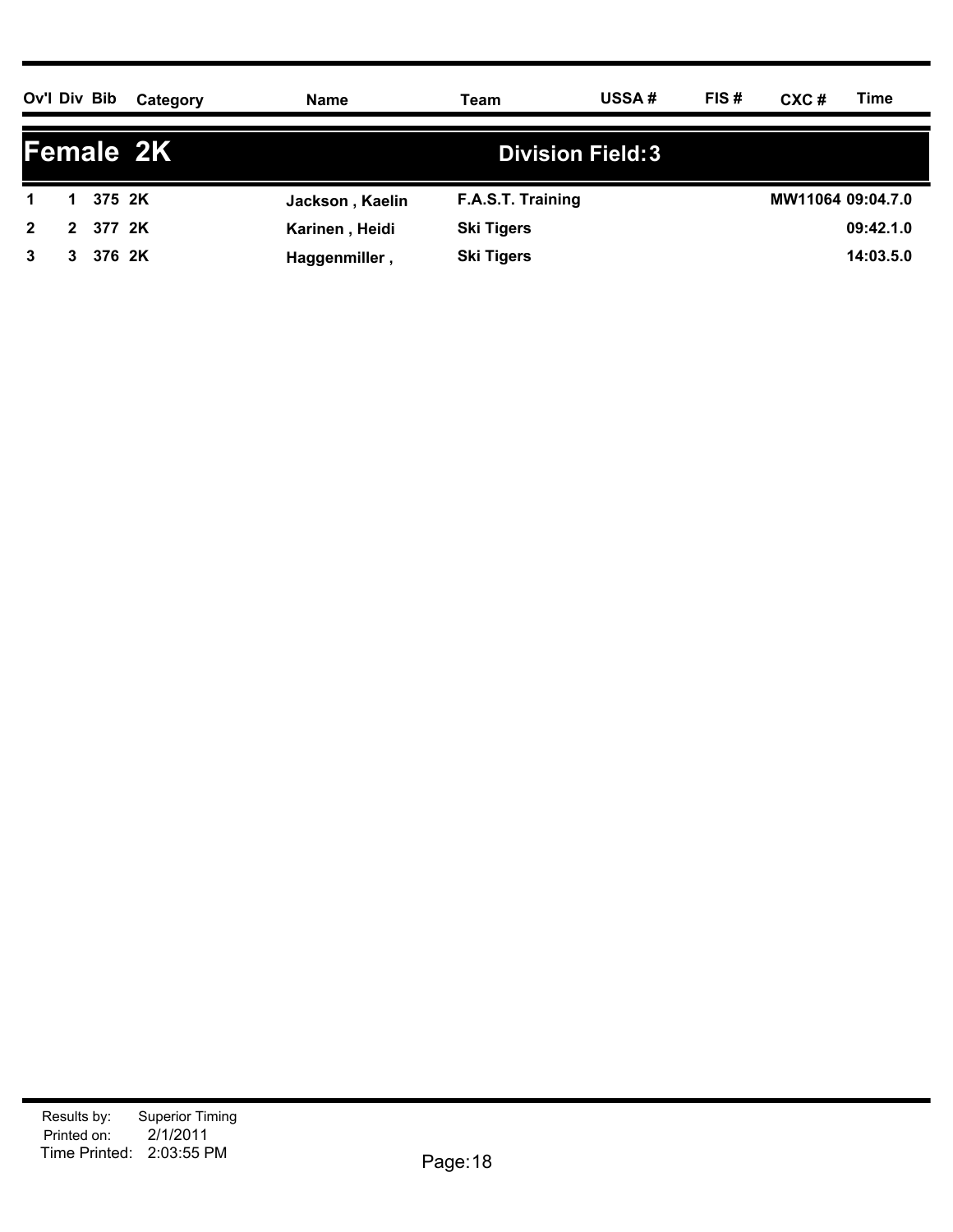| Ov'l Div Bib   |   |         | Category | <b>Name</b>   | Team                  | USSA#                   | FIS# | CXC# | Time       |
|----------------|---|---------|----------|---------------|-----------------------|-------------------------|------|------|------------|
|                |   | Male 2K |          |               |                       | <b>Division Field:3</b> |      |      |            |
| 1              |   | 380 2K  |          | Haataja, Saul | <b>Copper Country</b> |                         |      |      | 08:21.5.0  |
| $\overline{2}$ | 2 | 379 2K  |          | Roecker, Cole | <b>Peak Nordic</b>    |                         |      |      | 11:04.0.0  |
|                |   | 378 2K  |          | Wiitala, Eli  | <b>Superiorland</b>   |                         |      |      | <b>DNS</b> |